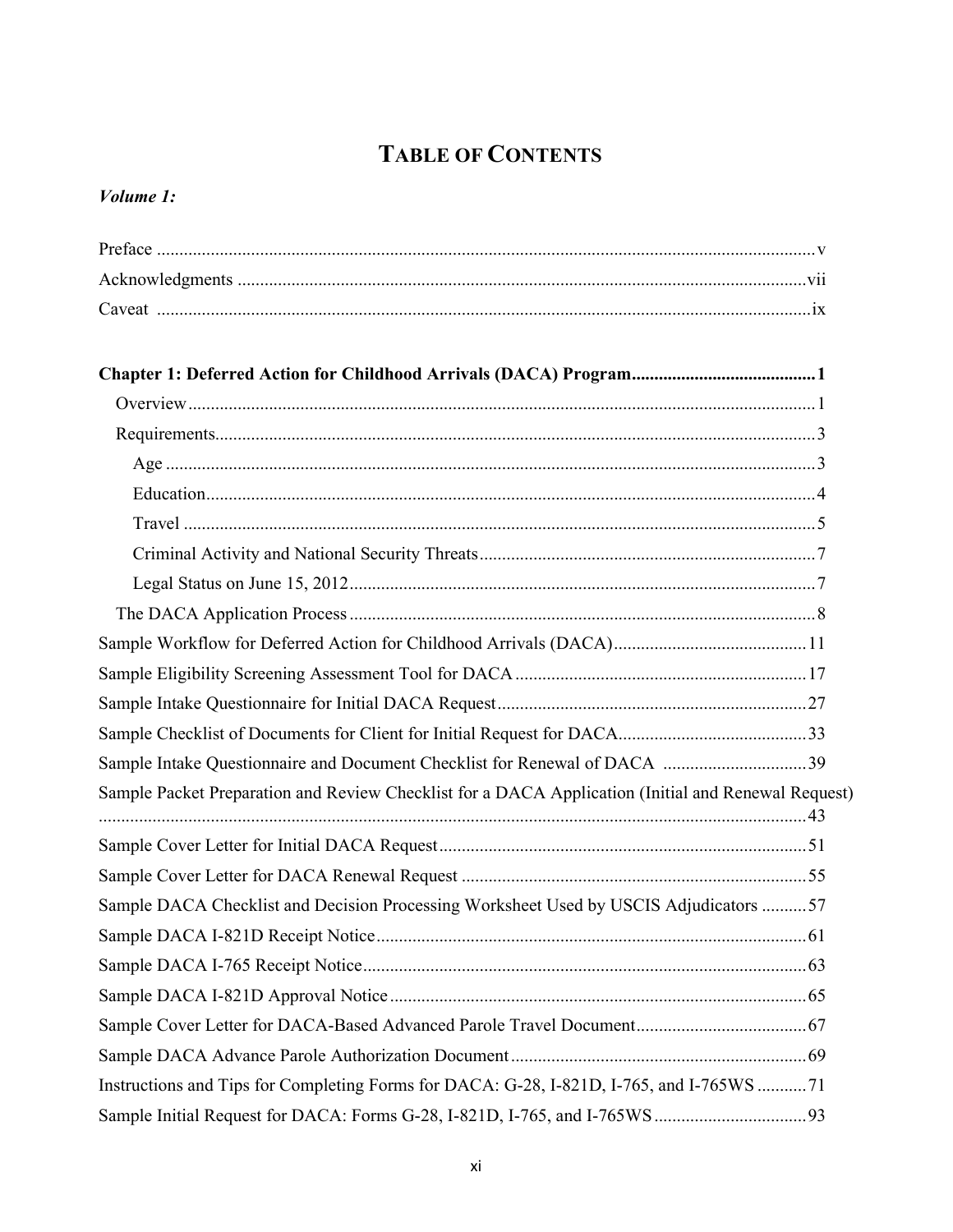| Sample Attorney Cover Letter for TPS Initial Registration Where Not Requesting EAD 163            |  |
|---------------------------------------------------------------------------------------------------|--|
|                                                                                                   |  |
|                                                                                                   |  |
|                                                                                                   |  |
|                                                                                                   |  |
|                                                                                                   |  |
|                                                                                                   |  |
| Sample Letter to Employer Regarding Automatic Extension of TPS EAD  183                           |  |
| Instructions and Tips for Completing Forms for Temporary Protected Status: G-28, I-821, and I-765 |  |
| Sample Request for TPS with Application for Employment Authorization Document: Forms G-28, I-     |  |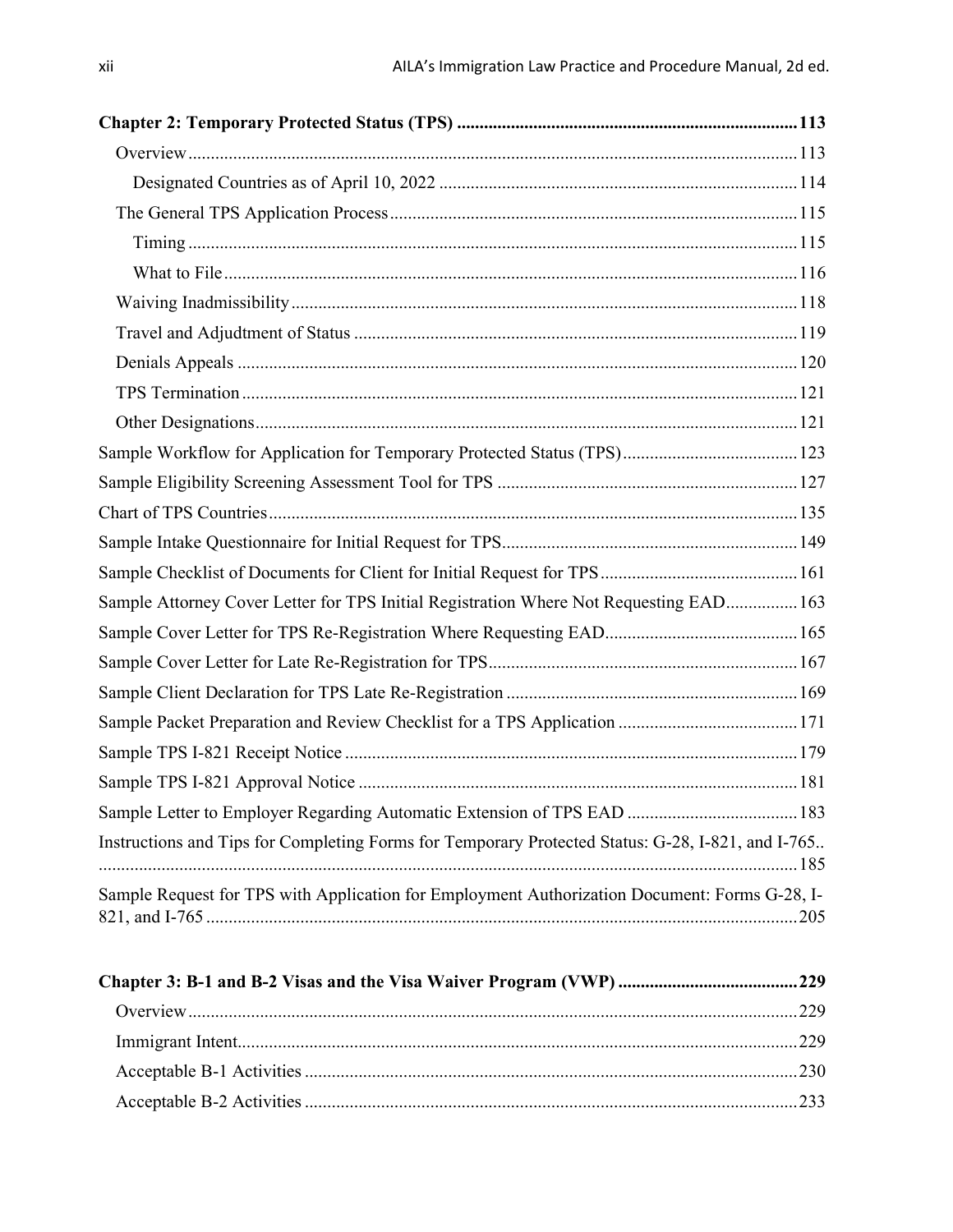| Sample Eligibility Screening Assessment Tool for B-1 and B-2 Nonimmigrants 247                        |  |
|-------------------------------------------------------------------------------------------------------|--|
| Sample Intake Questionnaire for Application to Extend/Change B-1 or B-2 Nonimmigrant Status (Form     |  |
|                                                                                                       |  |
| Sample Questionnaire for Additional Information to Collect from Client for B-2 Visa Application273    |  |
|                                                                                                       |  |
|                                                                                                       |  |
|                                                                                                       |  |
| Sample Employer Support Letter for B-1 in Lieu of H-1B Nonimmigrant Visa Application281               |  |
| Sample Attorney Cover Letter for B-1 in Lieu of H-1B Nonimmigrant Visa Application 285                |  |
|                                                                                                       |  |
|                                                                                                       |  |
| Sample Cover Letter for Application to Extend B-2 Status for Medical Treatment 291                    |  |
|                                                                                                       |  |
| Sample General Packet Preparation and Review Checklist for B-1 or B-2 Visa Application at a U.S.      |  |
| Sample Packet Preparation and Review Checklist for Change of Status or Extension of Status for B-1 or |  |
| Instructions and Tips for Completing Forms for Change of Status or Extension of Status for B-1 or B-2 |  |
| Sample Forms for Extension of B-2 Nonimmigrant Status for Mother and Child: G-28, I-539, and I-       |  |
| Instructions and Tips for Completing Form for B-1 or B-2 Nonimmigrant Visas: DS-160339                |  |
| Sample Forms for Application for B-2 Nonimmigrant Visa: G-28 and DS-160363                            |  |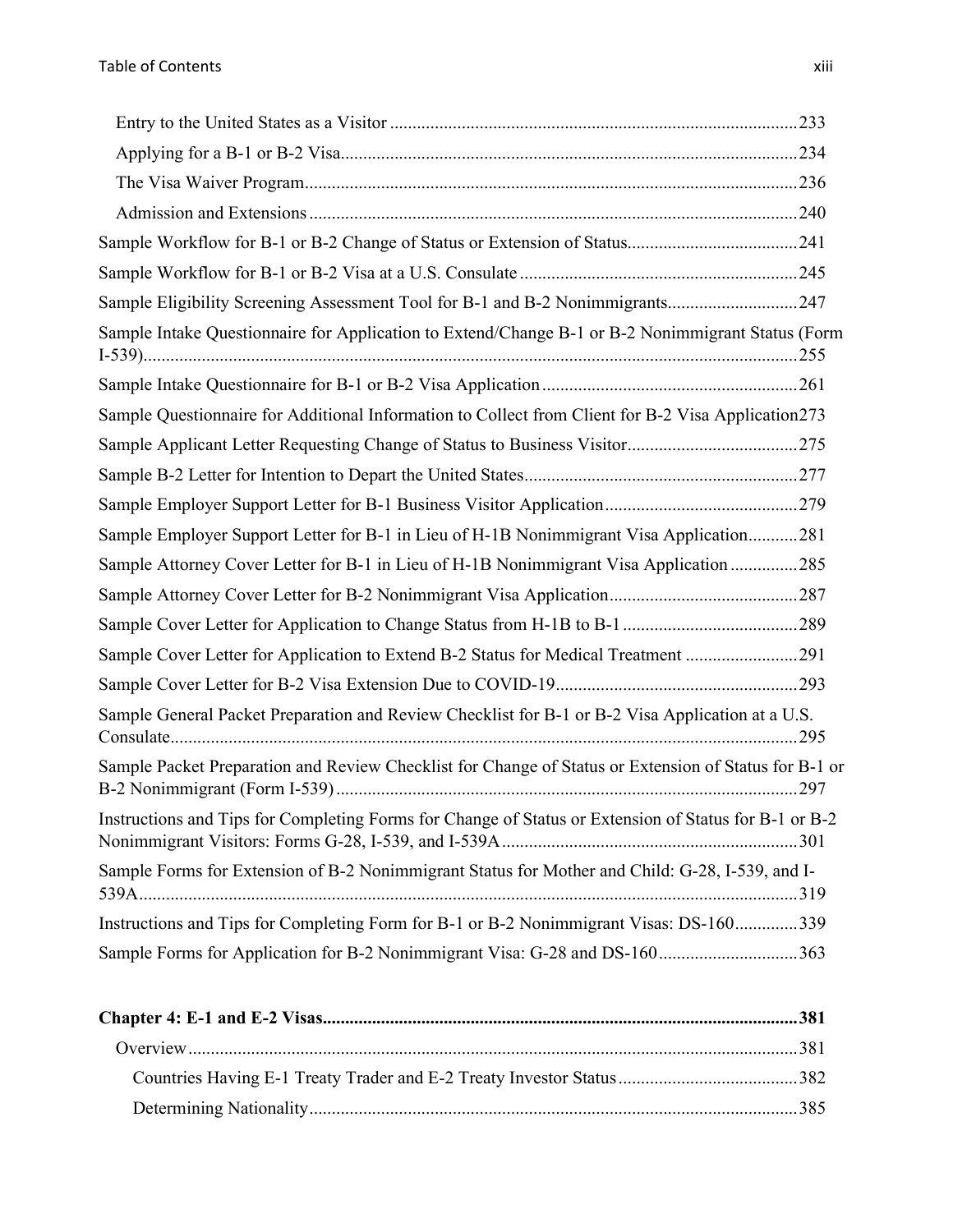| Sample Workflow for E-1 or E-2 Nonimmigrant Visa Applicantion at Consular Post399                |  |
|--------------------------------------------------------------------------------------------------|--|
| Sample Eligibility Screening Assessment Tool for E-1 Treaty Trader and E-2 Treaty Investor Cases |  |
|                                                                                                  |  |
|                                                                                                  |  |
|                                                                                                  |  |
|                                                                                                  |  |
| Sample Checklist of Documents for Client for E-1 or E-2 Visa Application435                      |  |
|                                                                                                  |  |
|                                                                                                  |  |
|                                                                                                  |  |
|                                                                                                  |  |
|                                                                                                  |  |
|                                                                                                  |  |
| Sample Index of Documents for E-1 Nonimmigrant Visa Application Packet459                        |  |
|                                                                                                  |  |
|                                                                                                  |  |
| Sample Index of Documents for E-2 Nonimmigrant Visa Application Packet469                        |  |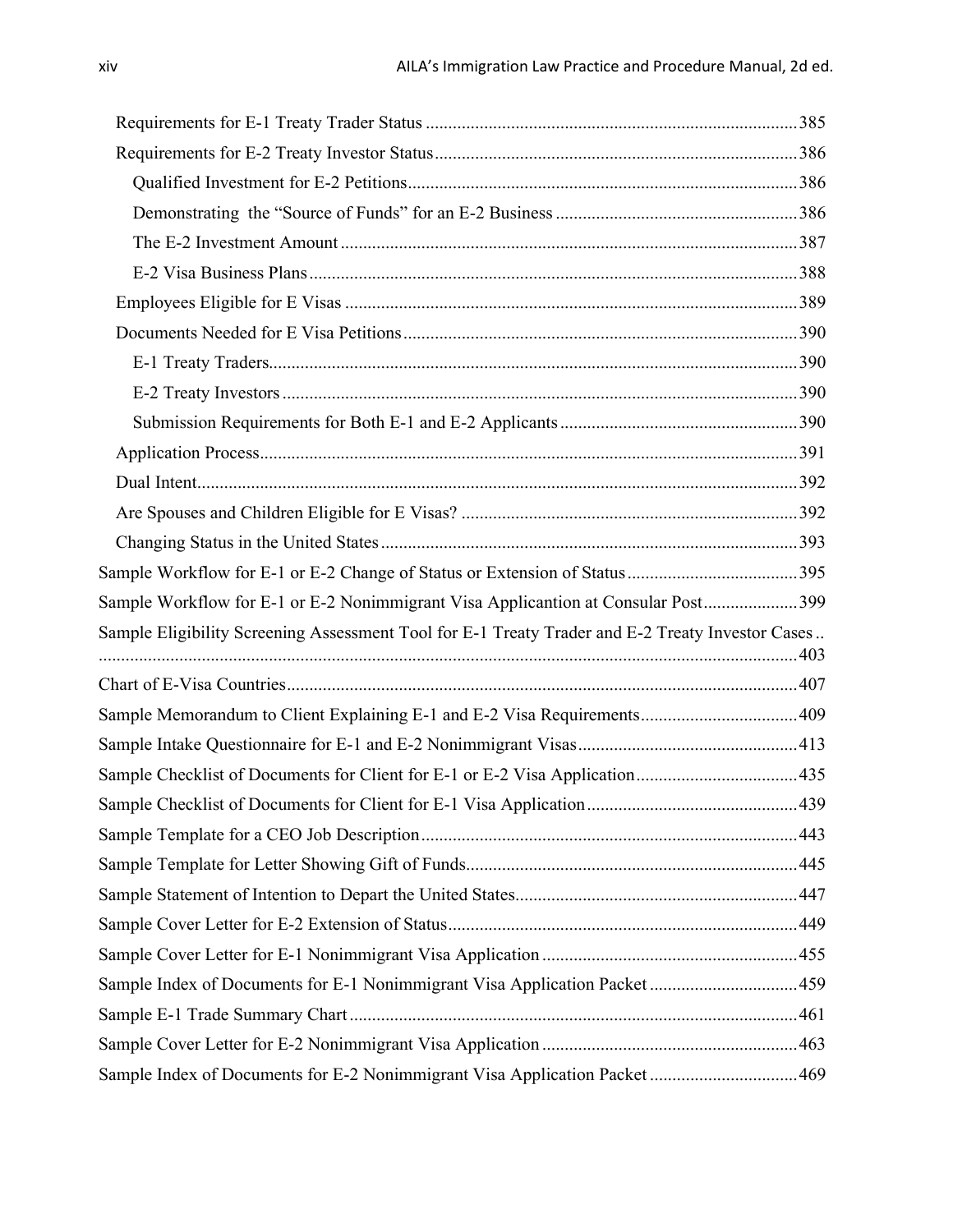| Sample Packet Preparation and Review Checklist for E-1 or E-2 Nonimmigrant Change of Status or            |  |
|-----------------------------------------------------------------------------------------------------------|--|
| Sample Packet Preparation and Review Checklist for E-1 and E-2 Nonimmigrant Visa Application              |  |
|                                                                                                           |  |
|                                                                                                           |  |
| Instructions and Tips for Completing Petitions for Change of Status or Extension of Status for E-1 or E-2 |  |
| Sample Forms for Extension of Status of E-2 Nonimmigrant Status: G-28, I-129, and I-129 E                 |  |
| Instructions and Tips for Completing Form for E-1 or E-2 Nonimmigrant Visa: DS-160 and DS-156E            |  |
| Sample Forms for Application for E-2 Nonimmigrant Visa: G-28, DS-160, and DS-156E 559                     |  |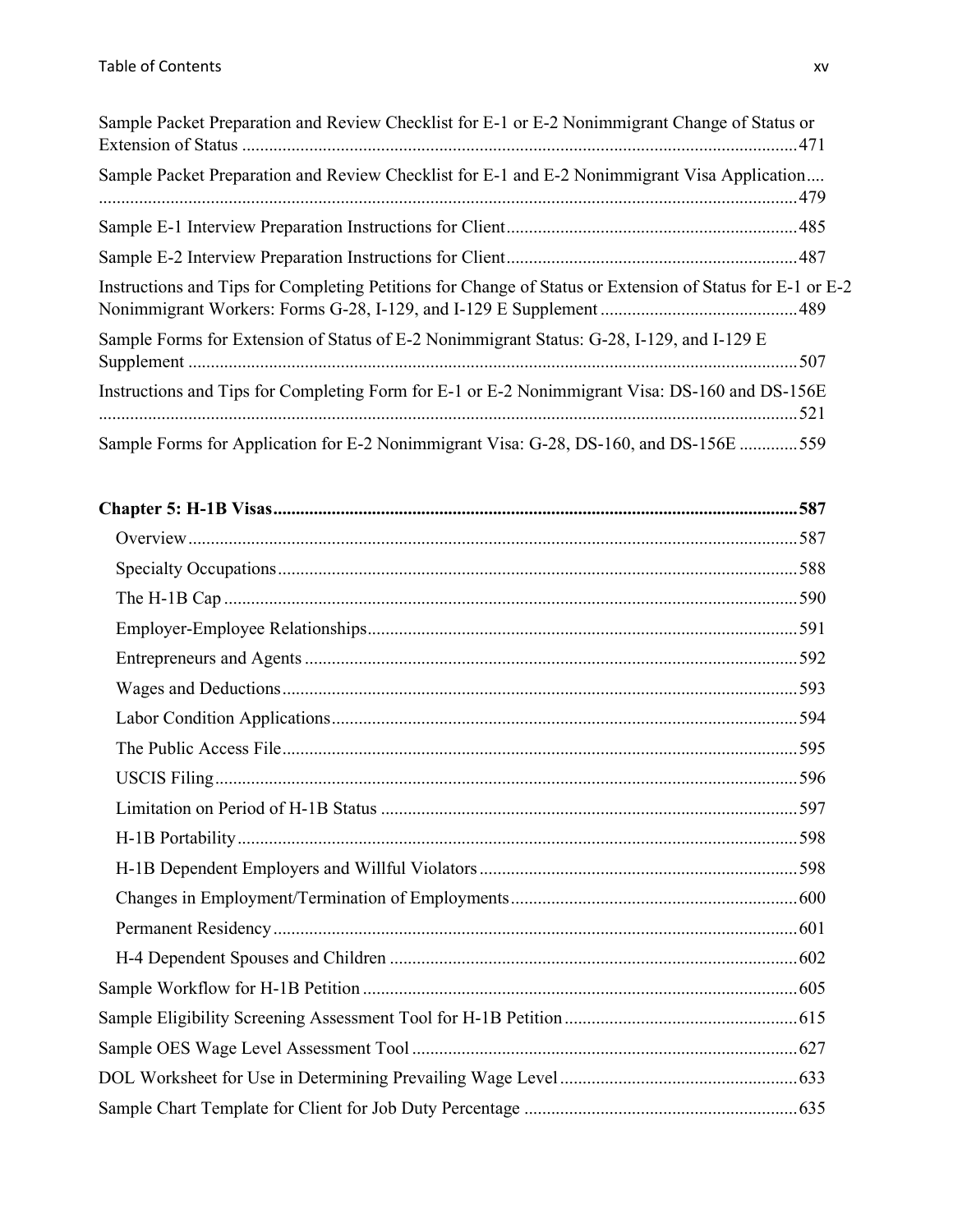| Sample SS-4, Application for Employer Identification Number Letter from IRS  679           |  |
|--------------------------------------------------------------------------------------------|--|
| Requesting Employer FEIN Verification Prior to Filing First LCA, with Sample Emails 681    |  |
|                                                                                            |  |
| Sample Notice of Filing Template for a Labor Condition Application—Electronic Posting 685  |  |
| Sample Notice of Filing Template for a Labor Condition Application—Physical Posting687     |  |
|                                                                                            |  |
|                                                                                            |  |
|                                                                                            |  |
| Sample Memorandum Template Regarding Compliance with LCA H-1B Nonimmigrant Employee        |  |
|                                                                                            |  |
|                                                                                            |  |
|                                                                                            |  |
|                                                                                            |  |
|                                                                                            |  |
|                                                                                            |  |
| Sample Packet Review Checklist for Paralegal for H-1B Visa Prior to Mailing-Version 1733   |  |
| Sample Packet Review Checklist for Paralegal for H-1B Visa Prior to Mailing—Version 2735   |  |
|                                                                                            |  |
|                                                                                            |  |
| Sample Letter to Client Regarding H-1B Employee Approval—When Employee Is Not Canadian 741 |  |
| Sample Letter to Employer Regarding H-1B Petition Approval—When Employee Is Canadian  743  |  |
|                                                                                            |  |
| Sample Memorandum to Client Regarding Termination of H-1B Employee  747                    |  |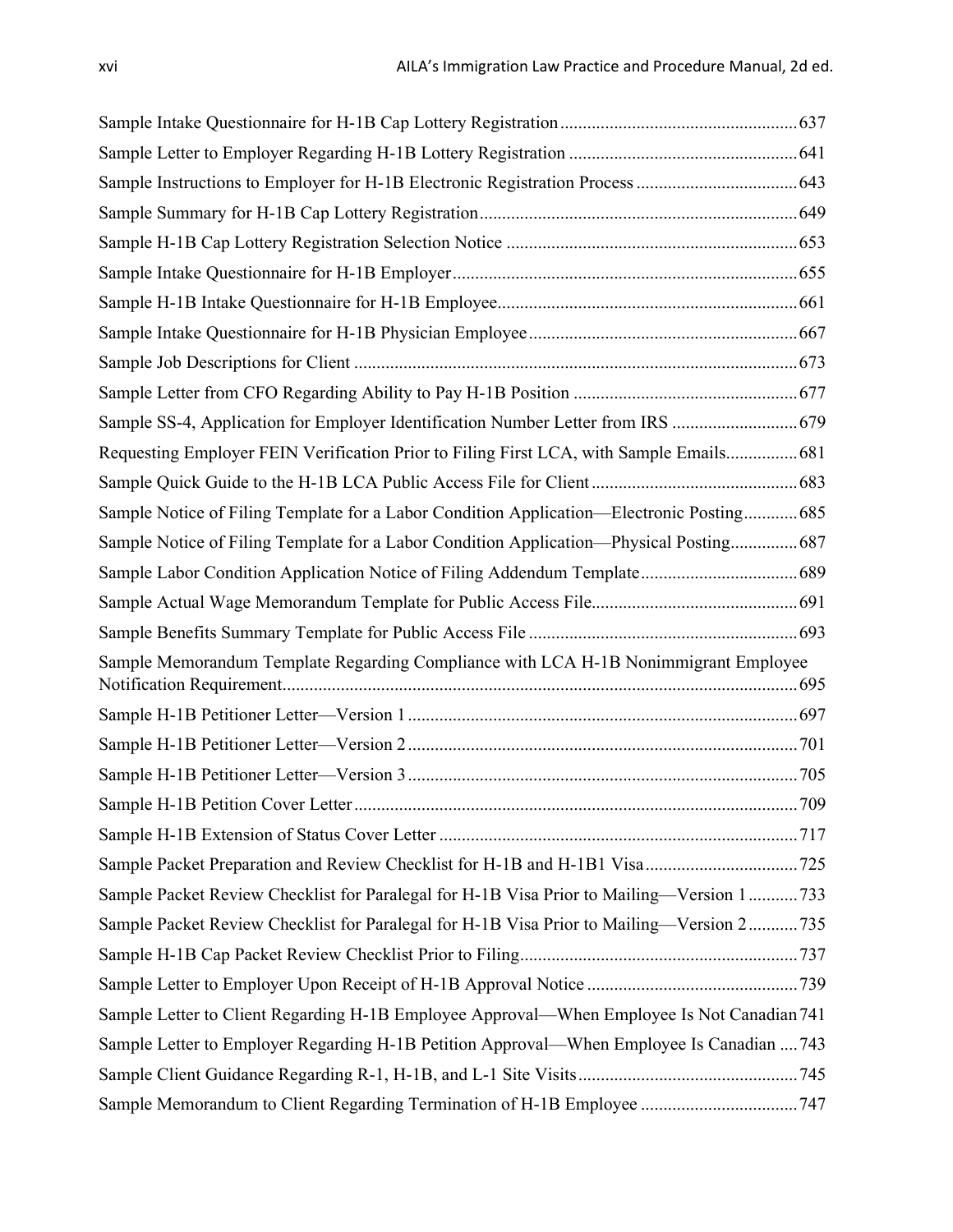| Sample Employer Termination Letter Template if Terminating H-1B Employee Early749                                                                                                                      |
|--------------------------------------------------------------------------------------------------------------------------------------------------------------------------------------------------------|
| Sample Instructions for Attorney and Paralegal for Creating a DOL FLAG Account751                                                                                                                      |
| Instructions and Tips for Completing Form ETA-9035 for the Labor Condition Application757                                                                                                              |
| Sample H-1B Summary of Completed Form ETA-9035 Labor Condition Application and Sample                                                                                                                  |
| Instructions and Tips for Forms for H-1B Petition: G-28, I-129, and I-129 H-1B Supplement791                                                                                                           |
| Sample Forms for Change of Status to H-1B, with Premium Processing and with Derivative Beneficiary<br>Spouse: G-28, I-907, I-129, I-129 H-Supplement, I-129 H-1B Data Collection Supplement, and I-539 |
|                                                                                                                                                                                                        |

| Sample Eligibility Screening Assessment Tool for L-1 Nonimmigrant Intracompany Transferee869 |  |
|----------------------------------------------------------------------------------------------|--|
|                                                                                              |  |
|                                                                                              |  |
|                                                                                              |  |
|                                                                                              |  |
|                                                                                              |  |
|                                                                                              |  |
| Sample Template Chart for Employees Managed by Beneficiary-Version 2 897                     |  |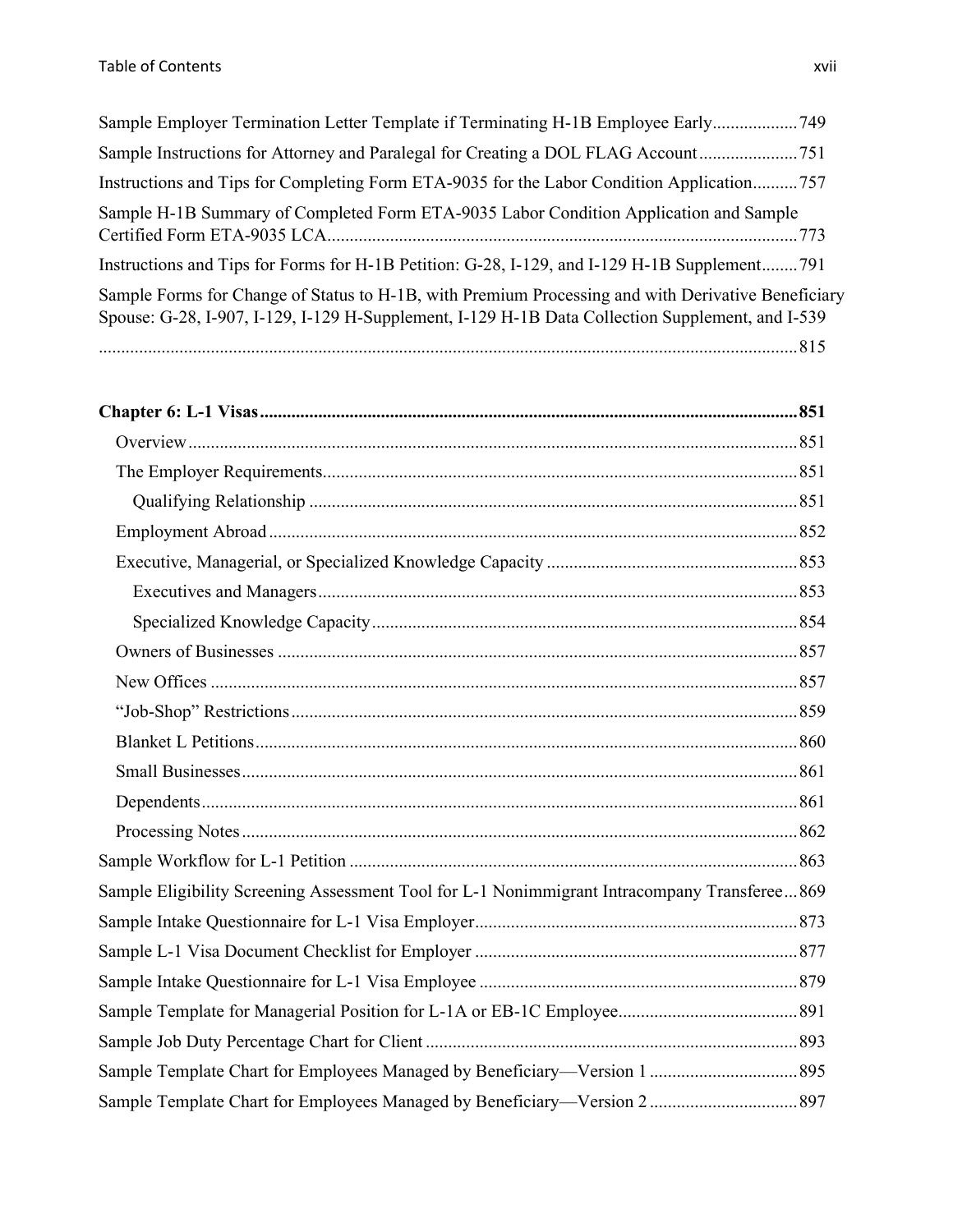| Sample Packet Preparation and Review Checklist for Blanket L-1 Petition (LZ)                        |  |
|-----------------------------------------------------------------------------------------------------|--|
| Sample Checklist for Application Packet for L-1A and L-1B Visas or Admission Based on a Blanket L-1 |  |
|                                                                                                     |  |
| Instructions and Tips for Completing Form I-129 and L Supplement for L-1A and L-1B Nonimmigrants    |  |
|                                                                                                     |  |
| Instructions and Tips for Completing Forms for I-129S for L-1A or L-1B Nonimmigrant Petition Based  |  |

| Sample Eligibility Screening Assessment Tool for O-1 and O-2 Nonimmigrants 995                  |  |
|-------------------------------------------------------------------------------------------------|--|
|                                                                                                 |  |
|                                                                                                 |  |
|                                                                                                 |  |
|                                                                                                 |  |
|                                                                                                 |  |
|                                                                                                 |  |
| Sample Letter to Client about the List of Potential Support-Letter Writers  1035                |  |
|                                                                                                 |  |
| Sample Language for Employment in Critical or Essential Capacity for Support-Letter Writers1043 |  |
|                                                                                                 |  |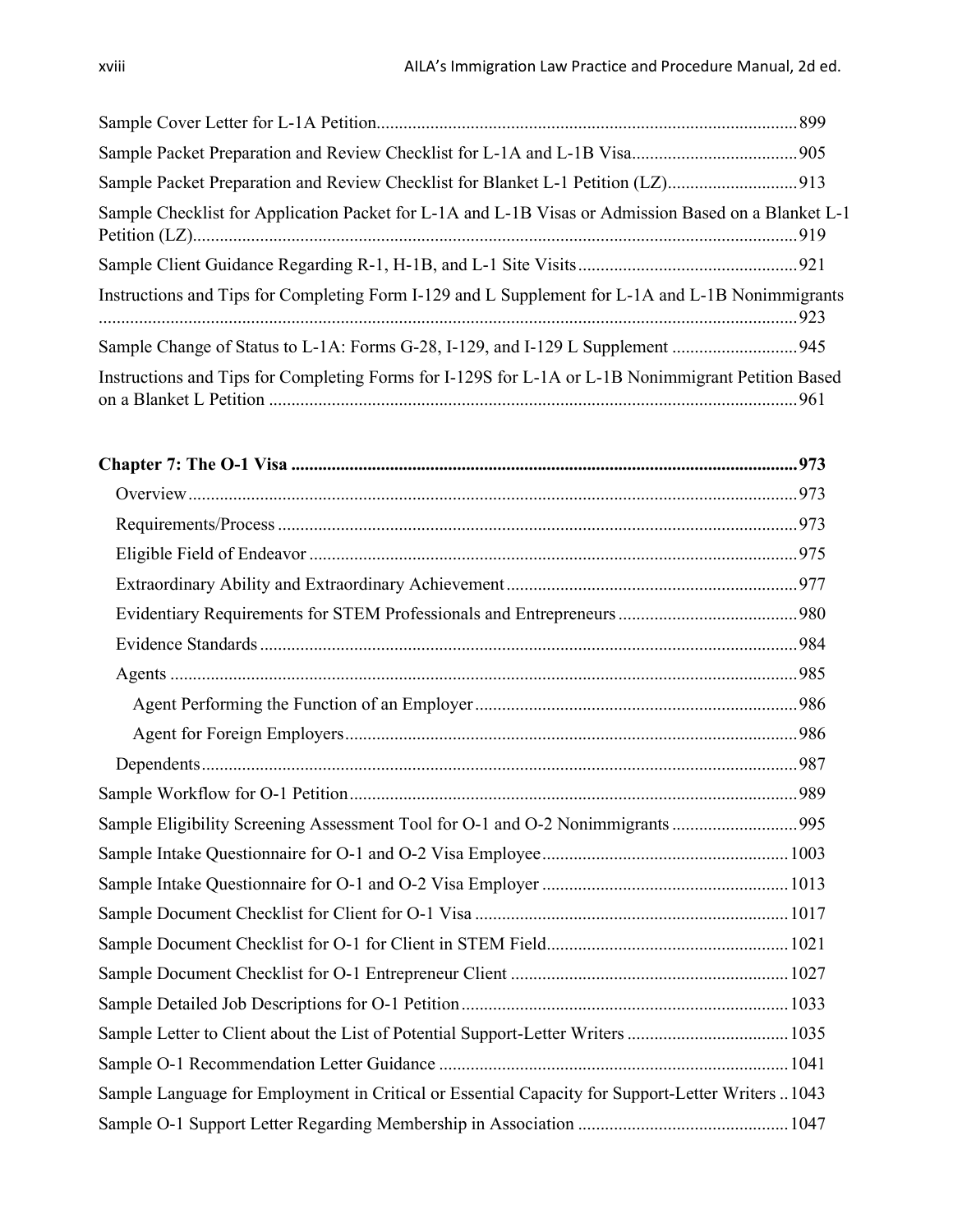| Sample O-1 Investor Support Letters for Serving as a Judge of Work of Others—2 Versions  1049      |
|----------------------------------------------------------------------------------------------------|
|                                                                                                    |
|                                                                                                    |
|                                                                                                    |
|                                                                                                    |
| Sample Support Letters from Investors for O-1 Entrepreneur-4 Versions 1063                         |
|                                                                                                    |
|                                                                                                    |
| Sample Template for Hospital CMO Recommendation Letter for O-1 Physician  1075                     |
|                                                                                                    |
|                                                                                                    |
| Sample Letter for O-1 U.S. Agent of a Foreign Company-Film Industry  1081                          |
|                                                                                                    |
|                                                                                                    |
|                                                                                                    |
| Final Packet Review Checklist for O-1 Petition for Paralegal before Mailing 1099                   |
|                                                                                                    |
| Instructions and Tips for Completing Forms for Petition for O-1 and O-2 Nonimmigrants: I-129 and O |
| Sample Petition for O-1 Nonimmigrant: Forms, G-28, I-129, and I-129 O Supplement  1117             |

| U.S. Petitioner Is a Bona Fide Nonprofit Religious Organization or a Bona Fide Organization That Is |  |
|-----------------------------------------------------------------------------------------------------|--|
|                                                                                                     |  |
|                                                                                                     |  |
|                                                                                                     |  |
|                                                                                                     |  |
|                                                                                                     |  |
|                                                                                                     |  |
|                                                                                                     |  |
|                                                                                                     |  |
|                                                                                                     |  |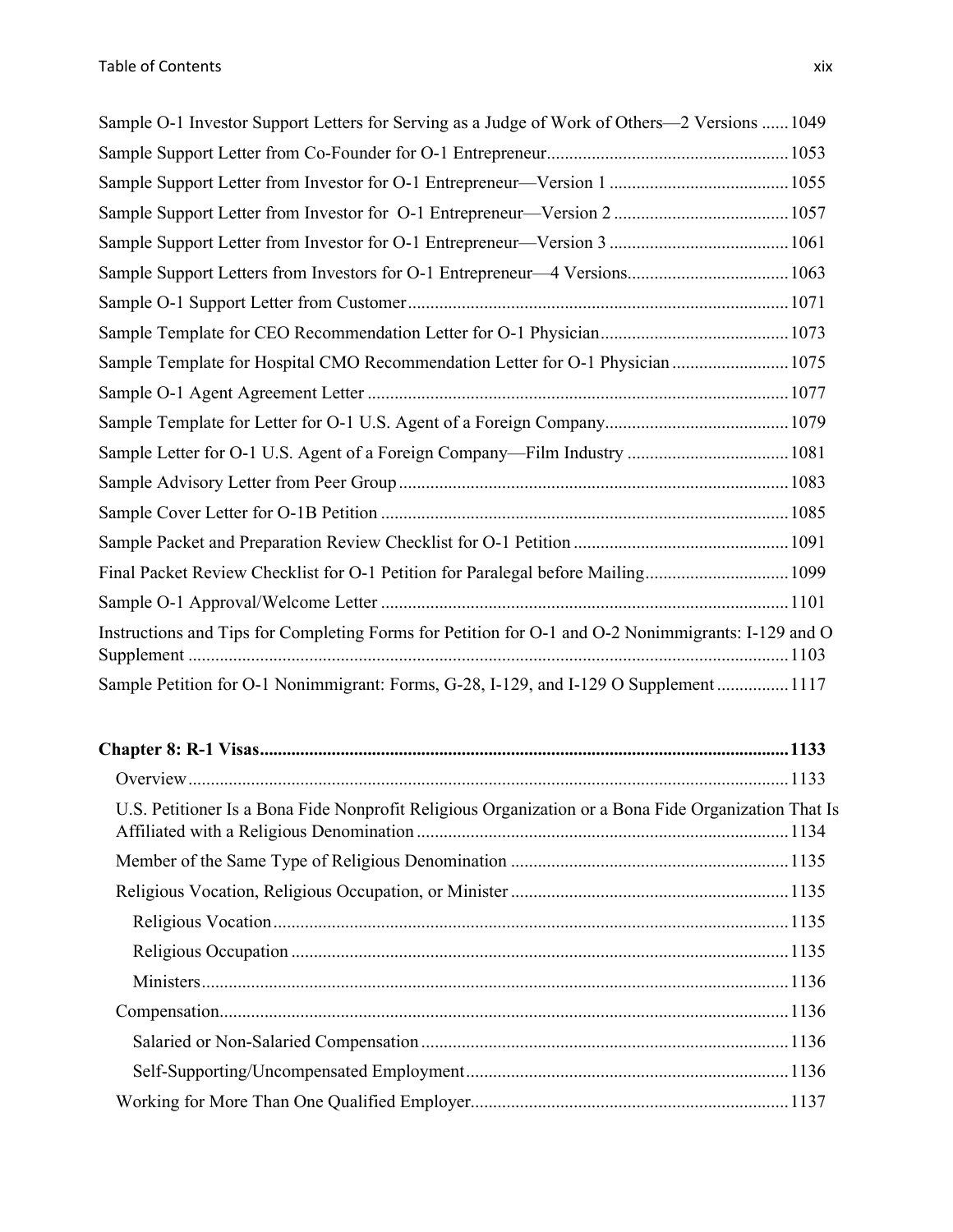| Sample Intake Questionnaire for R-1 Employee and Derivative Beneficiaries 1157                    |  |
|---------------------------------------------------------------------------------------------------|--|
|                                                                                                   |  |
|                                                                                                   |  |
|                                                                                                   |  |
|                                                                                                   |  |
|                                                                                                   |  |
|                                                                                                   |  |
|                                                                                                   |  |
|                                                                                                   |  |
|                                                                                                   |  |
|                                                                                                   |  |
|                                                                                                   |  |
|                                                                                                   |  |
|                                                                                                   |  |
|                                                                                                   |  |
| Instructions and Tips for Completing Form I-129 and R-1 Supplement for R-1 Nonimmigrant Religious |  |
| Sample Change of Status to R-1: Forms G-28, I-129, and I-129 Supplement  1223                     |  |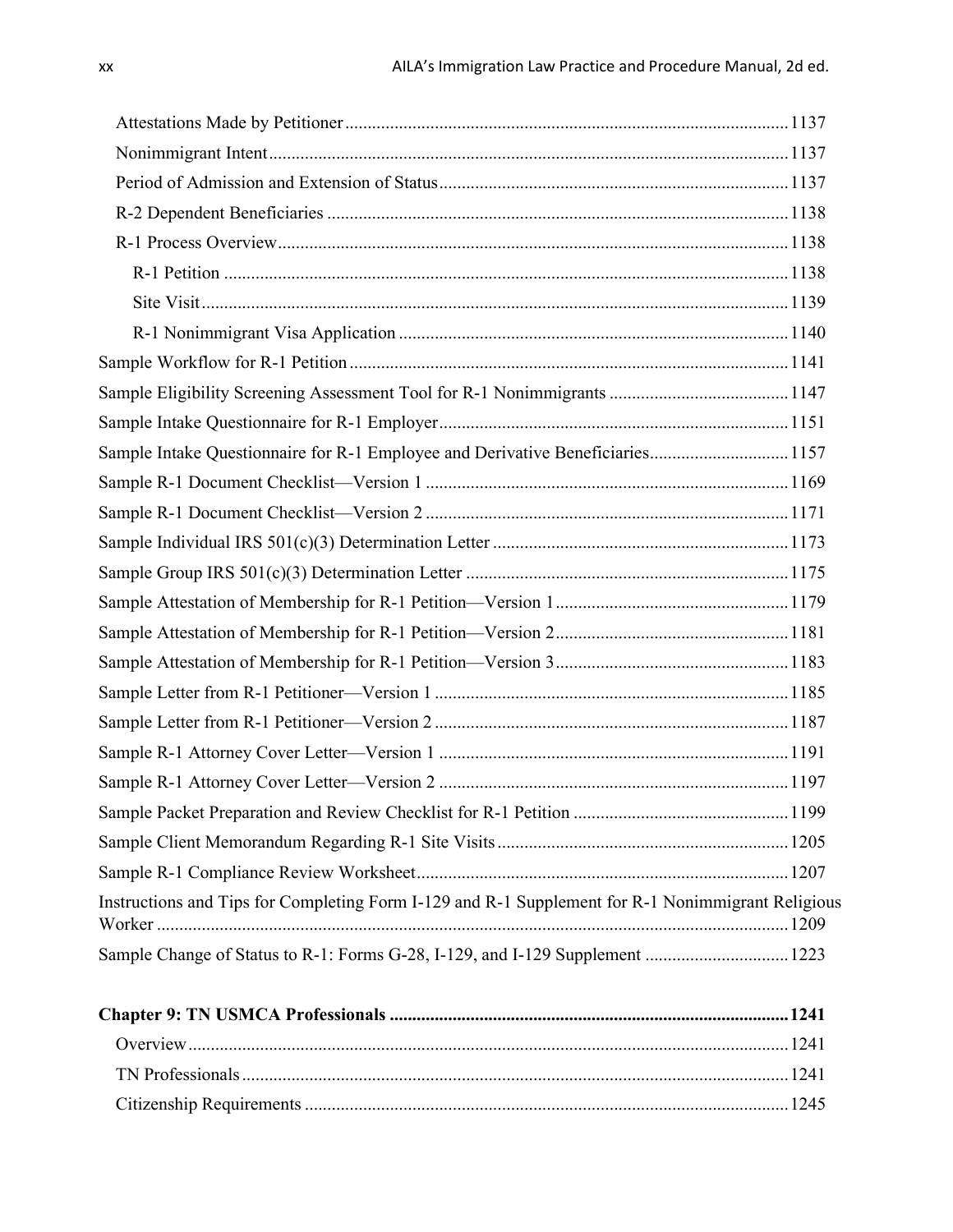| Sample Workflow for Canadian TN Nonimmigrant Applying for Admission with CBP 1253                  |  |
|----------------------------------------------------------------------------------------------------|--|
| Sample Workflow for TN Nonimmigrant Visa Application at Consular Post  1255                        |  |
| Sample Workflow for TN Nonimmigrant Change of Status or Extension of Status 1257                   |  |
|                                                                                                    |  |
| Sample Eligibility Screening Assessment Tool for TN Nonimmigrant NAFTA/USMCA Professional          |  |
|                                                                                                    |  |
| Sample Attorney Cover Letter for Application for Admission of Canadian as TN Nonimmigrant          |  |
| Sample Cover Letter to Client for Application for Admission of Canadian as TN Nonimmigrant         |  |
|                                                                                                    |  |
|                                                                                                    |  |
| Sample Packet Preparation and Review Checklist for Admission to the United States for Canadian     |  |
| Sample General Packet Preparation and Review Checklist for TN Visa Application at a U.S. Consulate |  |
| Sample Packet Preparation and Review Checklist for TN Extension of Status or Change of Status      |  |
| Instructions and Tips for Completing Form I-129 and TN Supplement for TN Nonimmigrants 1305        |  |
| Sample Forms for Change of Status to TN Nonimmigrant: G-28 and I-129 1321                          |  |
| Instructions and Tips for Completing Form for TN Nonimmigrant Visas: DS-160 1335                   |  |
|                                                                                                    |  |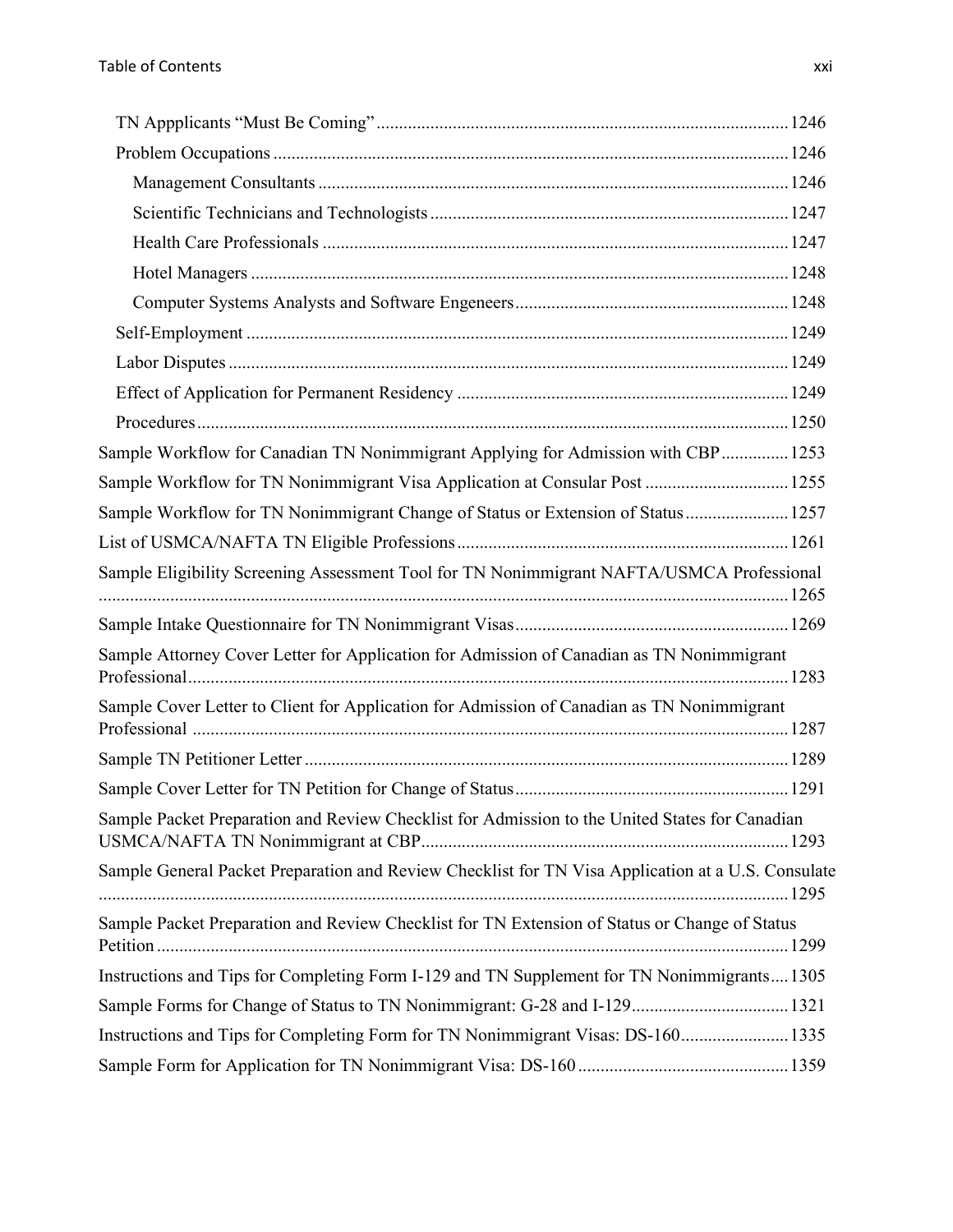| Derivative Beneficiary Materials:                                                                                                                                                    |  |
|--------------------------------------------------------------------------------------------------------------------------------------------------------------------------------------|--|
|                                                                                                                                                                                      |  |
| Sample Cover Letter for Change of Status for Derivative Beneficiary 1377                                                                                                             |  |
| Sample Packet Preparation and Review Checklist for Form I-539 for Change of Status or Extension                                                                                      |  |
| Instructions and Tips for Completing Forms for Change of Status or Extension of Status for<br>Derivative Beneficiary Spouse, Children, or Parent: Forms G-28, I-539, and I-539A 1383 |  |
| Sample Change of Status of Derivative Beneficiaries: Forms G-28, I-539, and I-539A  1401                                                                                             |  |
| <b>Application Support Center Materials:</b>                                                                                                                                         |  |
|                                                                                                                                                                                      |  |
|                                                                                                                                                                                      |  |
| Sample Notice That Applicant Is Not Required to Appear for Biometrics 1427                                                                                                           |  |
| Sample Questionnaire for Paralegal to Use When Scheduling a Consultation 1429                                                                                                        |  |
| Sample Eligibility Screening Assessment Tool for Grounds of Inadmissibility  1433                                                                                                    |  |
|                                                                                                                                                                                      |  |
|                                                                                                                                                                                      |  |
| Sample Guidance to Employer with Instructions on Completing the Form I-9 Based on Pending or                                                                                         |  |
| Reference Charts:                                                                                                                                                                    |  |
|                                                                                                                                                                                      |  |
|                                                                                                                                                                                      |  |
|                                                                                                                                                                                      |  |
|                                                                                                                                                                                      |  |
|                                                                                                                                                                                      |  |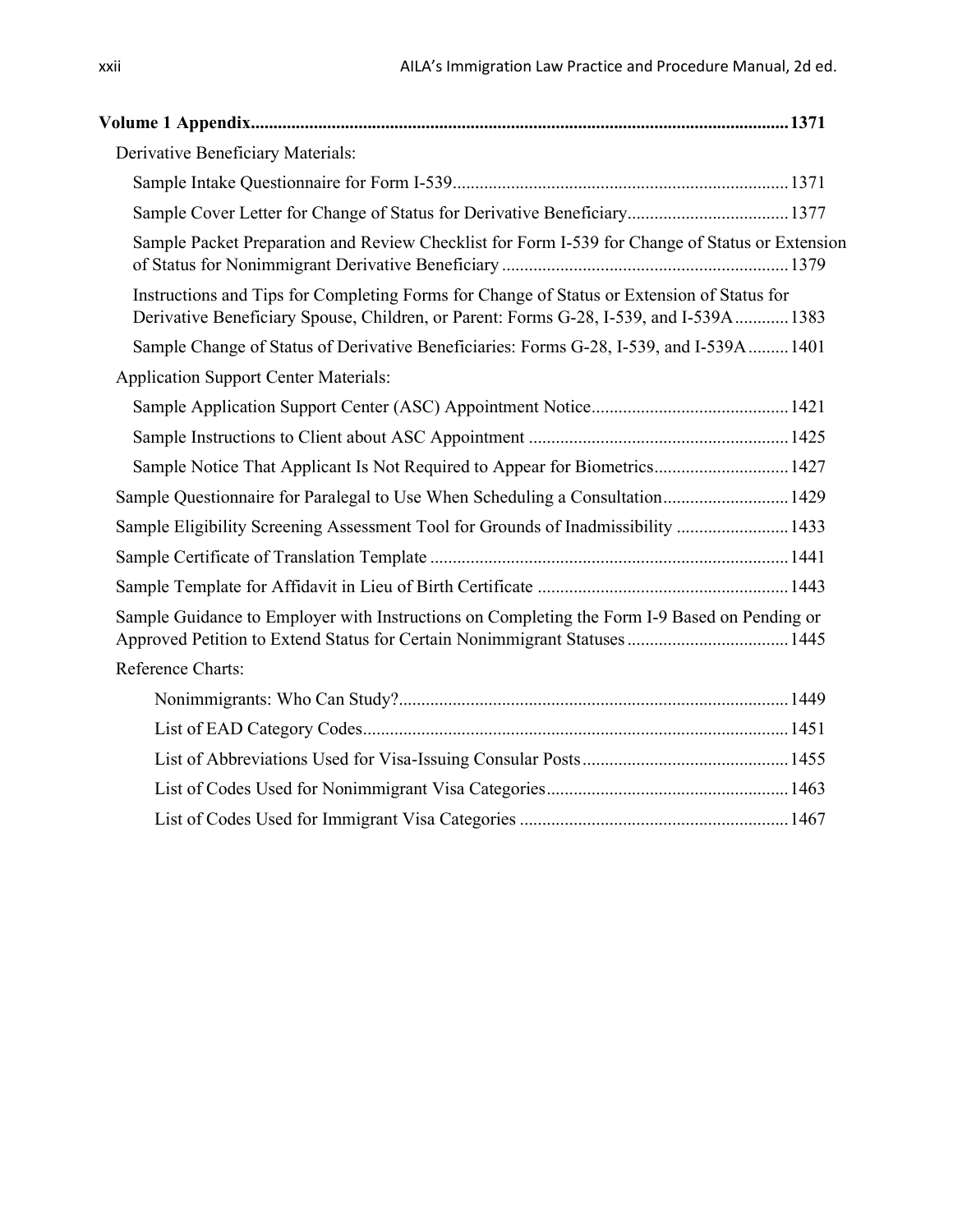#### Volume 2:

### **PERM Labor Certification:**

| Sample Eligibility Screening Assessment Tool for PERM Labor Certification21                 |  |
|---------------------------------------------------------------------------------------------|--|
|                                                                                             |  |
|                                                                                             |  |
|                                                                                             |  |
| Sample Intake Questionnaire for Employee Physician for (PERM) Labor Certification51         |  |
|                                                                                             |  |
|                                                                                             |  |
|                                                                                             |  |
| Sample Letter Showing Offered Position Is Not Substantially Comparable to Prior Position 69 |  |
| Sample Email to Client Upon Receipt of the Prevailing Wage Determination from DOL  73       |  |
|                                                                                             |  |
| Sample Client Instruction Letter Regarding Notice of Filing (NOF) Posting 77                |  |
|                                                                                             |  |
|                                                                                             |  |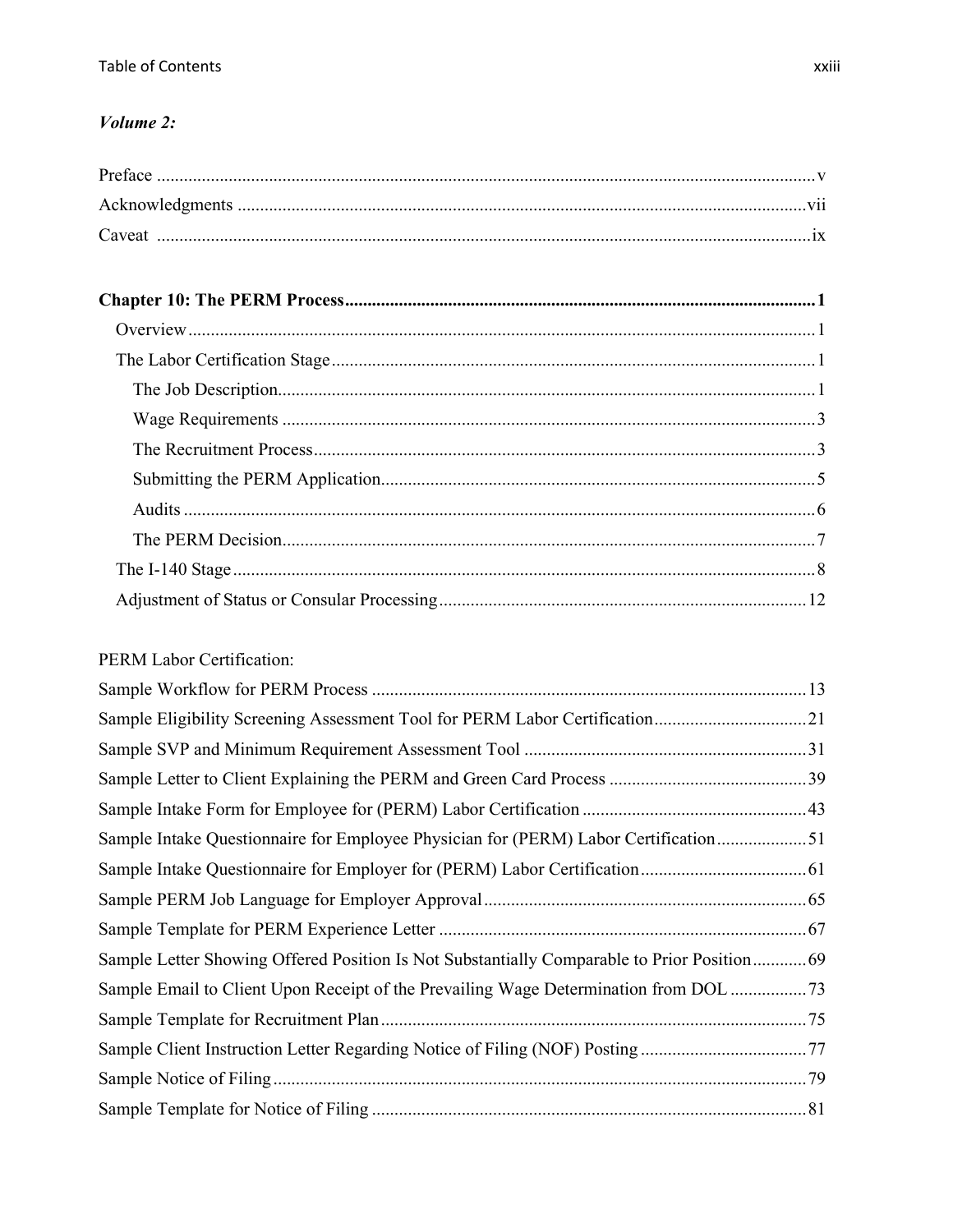| Sample Employer Business Necessity Letter for PERM Audit Response—Version 1 101                  |  |
|--------------------------------------------------------------------------------------------------|--|
|                                                                                                  |  |
|                                                                                                  |  |
| Sample Employer Support Letter for PERM Audit Response—Version 2 115                             |  |
|                                                                                                  |  |
| Tips and Instructions for Completing the Form ETA-9141 Request for Prevailing Wage Determination |  |
| Sample Summary of Completed Application for Prevailing Wage Determination: Form ETA-9141         |  |
| Instructions and Tips for Completing Form ETA 9089 PERM Labor Certification  155                 |  |
|                                                                                                  |  |

I-140 Immigrant Petition Based on Certified PERM:

| Sample Workflow for I-140 Immigrant Petition Based on a Certified PERM Application 203                       |  |
|--------------------------------------------------------------------------------------------------------------|--|
|                                                                                                              |  |
| Sample Template for Employment Letter for PERM-Based I-140 Petition<br>.225                                  |  |
|                                                                                                              |  |
|                                                                                                              |  |
|                                                                                                              |  |
|                                                                                                              |  |
|                                                                                                              |  |
| Sample Cover Letter for I-140 Petition Filed Based on Certified PERM Previously Submitted with Prior<br>.239 |  |
| Sample Cover Letter for Transfer of Underlying Basis for Pending I-485 Application241                        |  |
| Sample Packet Preparation and Review Checklist for PERM-Based I-140 Immigrant Petition Packet.<br>.243       |  |
| Sample Packet Preparation and Review Checklist for I-140 for Paralegal Prior to Mailing249                   |  |
| Sample Tips for Client for Testifying at USCIS Interview for Adjustment of Status251                         |  |
| Sample Document Checklist for Employment-Based I-485 USCIS Interview 253                                     |  |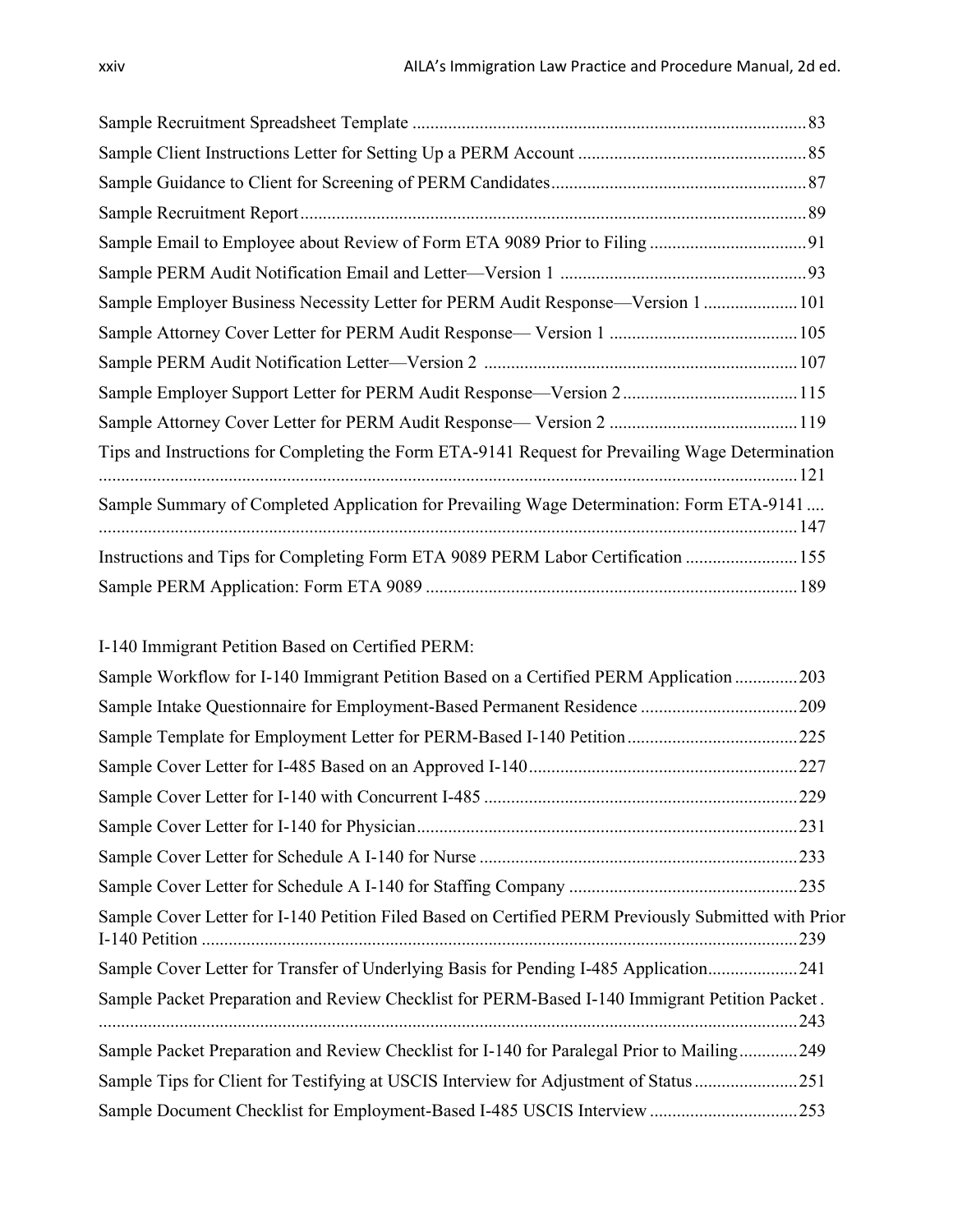| Instructions and Tips for Completing Forms for I-140 Immigrant Petition for Alien Workers Based on a                                                                                        |
|---------------------------------------------------------------------------------------------------------------------------------------------------------------------------------------------|
| Instructions and Tips for Completing the I-485 Application for Adjustment of Status Based on an                                                                                             |
| Instructions and Tips for Completing Supplement J, Confirmation of Bona Fide Job Offer or Request for                                                                                       |
| Sample Forms for Immigrant Petition for Alien Worker Based Upon Certified PERM Application with<br>Concurrent Application for Adjustment of Status: G-28, I-140, I-485, I-765, and I-131315 |

## **Chapter 11: Alternatives to PERM Overview: EB-2 National Interest Waivers, EB-1A Extraordinary Ability, and EB-1B Outstanding Researcher or Professor.................................363** Overview........................................................................................................................................363 EB-2 National Interest Waivers (Non-Physicians) ........................................................................363 *Dhanasar* Prongs........................................................................................................................366 National Interest Waivers for STEM Professionals.......................................................................368 National Interest Waivers for Entrepreneurs..................................................................................369 Schedule A Occupations................................................................................................................371 Group I – Physical Therapists and Registered Nurses..............................................................373 Group II – Exceptional Ability in the Sciences or Arts..............................................................375 EB-1A Extraordinary Ability.........................................................................................................376 Qualification Criteria..................................................................................................................377 Final Merits Determination ........................................................................................................383 STEM Professionals and Entrepreneurs Seeking EB-1A Classification....................................384 EB-1B Outstanding Researchers and Professors ...........................................................................384 Recognition Criteria ...................................................................................................................386 Sample Workflow for EB-1A, EB-1B, or NIW Immigrant Petition..................................................389 Sample Eligibility Screening Assessment Tool for EB-1A Extraordinary Ability Immigrant Petition .. ............................................................................................................................................................395 Sample Eligibility Screening Assessment Tool for EB-1B Outstanding Researcher Immigrant Petition ............................................................................................................................................................401 Sample Eligibility Screening Assessment Tool for EB-2 *Dhanasar* National Interest Waiver (NIW) Immigrant Petition .............................................................................................................................407 Sample Comprehensive Intake Questionnaire for EB-1A, EB-1B, and NIW Immigrant Petitions ..413 Sample Document Checklist for Client for EB-1A Extraordinary Ability Immigrant Petition.........423 Sample Document Checklist for Client for EB-1A Extraordinary Ability Petition for Physician ....429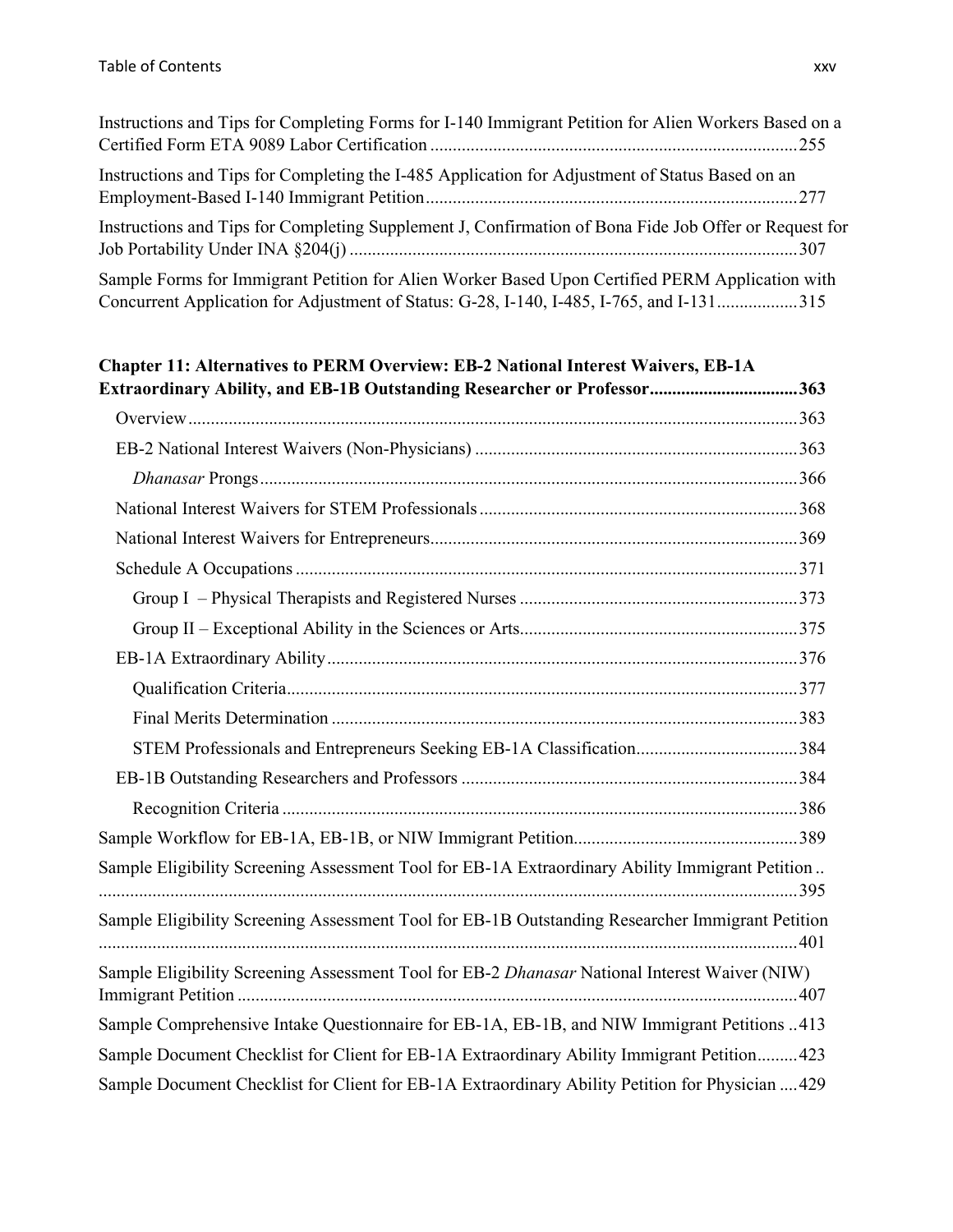| Sample Document Checklist for Client for EB-1B Outstanding Researcher or Professor Immigrant                                                                                                             |
|----------------------------------------------------------------------------------------------------------------------------------------------------------------------------------------------------------|
| Sample Document Checklist for Client for EB-2 Dhanasar NIW Immigrant Petition  437                                                                                                                       |
| Sample Letter to Client about Drafting a List of Potential Support-Letter Writers443                                                                                                                     |
| Sample Guidance Memorandum for Support Letters for EB-1A and EB-1B Petitions 449                                                                                                                         |
|                                                                                                                                                                                                          |
|                                                                                                                                                                                                          |
|                                                                                                                                                                                                          |
| Sample Critical Role Support Letter for EB-1A Petition-Physician-Version 2  463                                                                                                                          |
|                                                                                                                                                                                                          |
| Sample EB-1A Evidence Outline Template to Assist Attorney in Organizing Evidence from Client469                                                                                                          |
| Sample EB-1B Evidence Outline Template to Assist Attorney in Organizing Evidence from Client471                                                                                                          |
|                                                                                                                                                                                                          |
| Sample Packet Preparation and Review Checklist for EB-1B Outstanding Researcher or Professor                                                                                                             |
| Sample Packet Preparation and Review Checklist for EB-2 NIW (Dhanasar) Petition  491                                                                                                                     |
|                                                                                                                                                                                                          |
| Instructions and Tips for Completing Immigrant Petition for Foreign National Worker for a Self-Petition<br>in the EB-1A or EB-2 National Interest Waiver Preference Categories: Forms G-28 and I-140 503 |
| Sample for Self-Petition for Alien Worker under Extraordinary Ability Preference Category for Alien<br>Who Will Be Applying for an Immigrant Visa at the Consulate: Forms G-28 and I-140521              |
| Instructions and Tips for Completing Immigrant Petition for Alien Worker in the EB-1B and EB-1C Visa                                                                                                     |

| Sample Eligibility Screening Assessment Tool for EB-1C Immigrant and L-1 Nonimmigrant            |  |
|--------------------------------------------------------------------------------------------------|--|
| Sample Intake Questionnaire for EB-1C Multinational Manager or Executive Immigrant Petition. 569 |  |
| Sample Document Checklist for EB-1C Intracompany Manager or Executive Immigrant Petition         |  |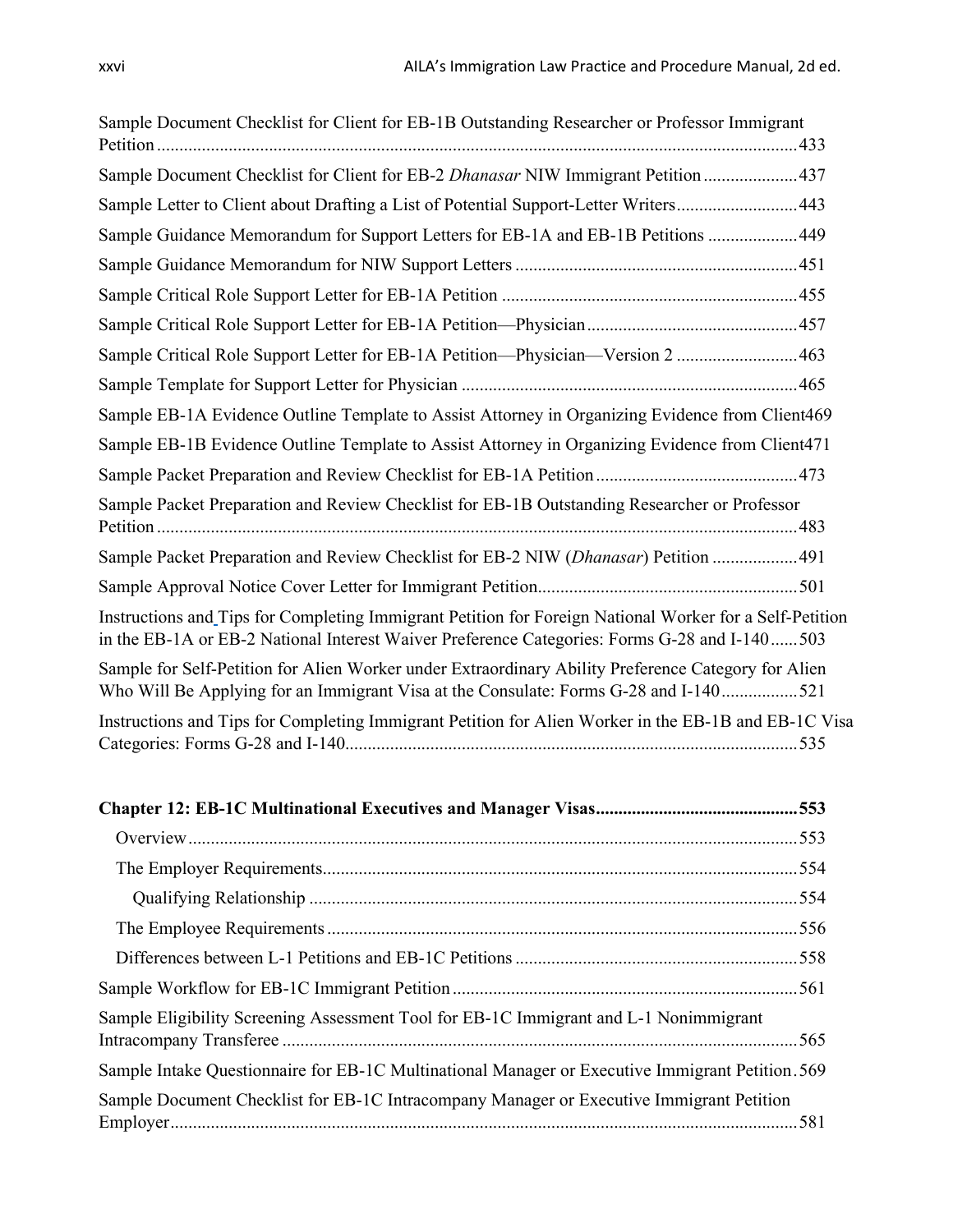| Sample Job Duties Description Template for Client for EB-1C Employee—Version 1583                                                                                                                      |     |
|--------------------------------------------------------------------------------------------------------------------------------------------------------------------------------------------------------|-----|
| Sample Job Duties Description Template for Client for EB-1C Employee—Version 2585                                                                                                                      |     |
| Sample Template for Chart of Employees Managed by Beneficiary—Version 1587                                                                                                                             |     |
| Sample Template for Chart of Employees Managed by Beneficiary—Version 2589                                                                                                                             |     |
|                                                                                                                                                                                                        |     |
|                                                                                                                                                                                                        |     |
| Instrictions and Tips for Completing Immigrant Petition for Alien Worker in the EB-1B and EB-1C Visa                                                                                                   |     |
| Sample Immigrant Petition for Alien Worker under the Intracompany Executive or Manager Preference<br>Category for Alien Who Will Be Applying for an Immigrant Visa at the Consulate: Forms G-28 and I- |     |
|                                                                                                                                                                                                        |     |
|                                                                                                                                                                                                        |     |
|                                                                                                                                                                                                        |     |
|                                                                                                                                                                                                        |     |
|                                                                                                                                                                                                        |     |
|                                                                                                                                                                                                        |     |
|                                                                                                                                                                                                        |     |
|                                                                                                                                                                                                        |     |
| $V2$ Spouses of II S. Citizens                                                                                                                                                                         | 642 |

| 679. Sample I-129F Packet Preparation and Review Checklist for K-1 Fiancé(e) Petition |  |
|---------------------------------------------------------------------------------------|--|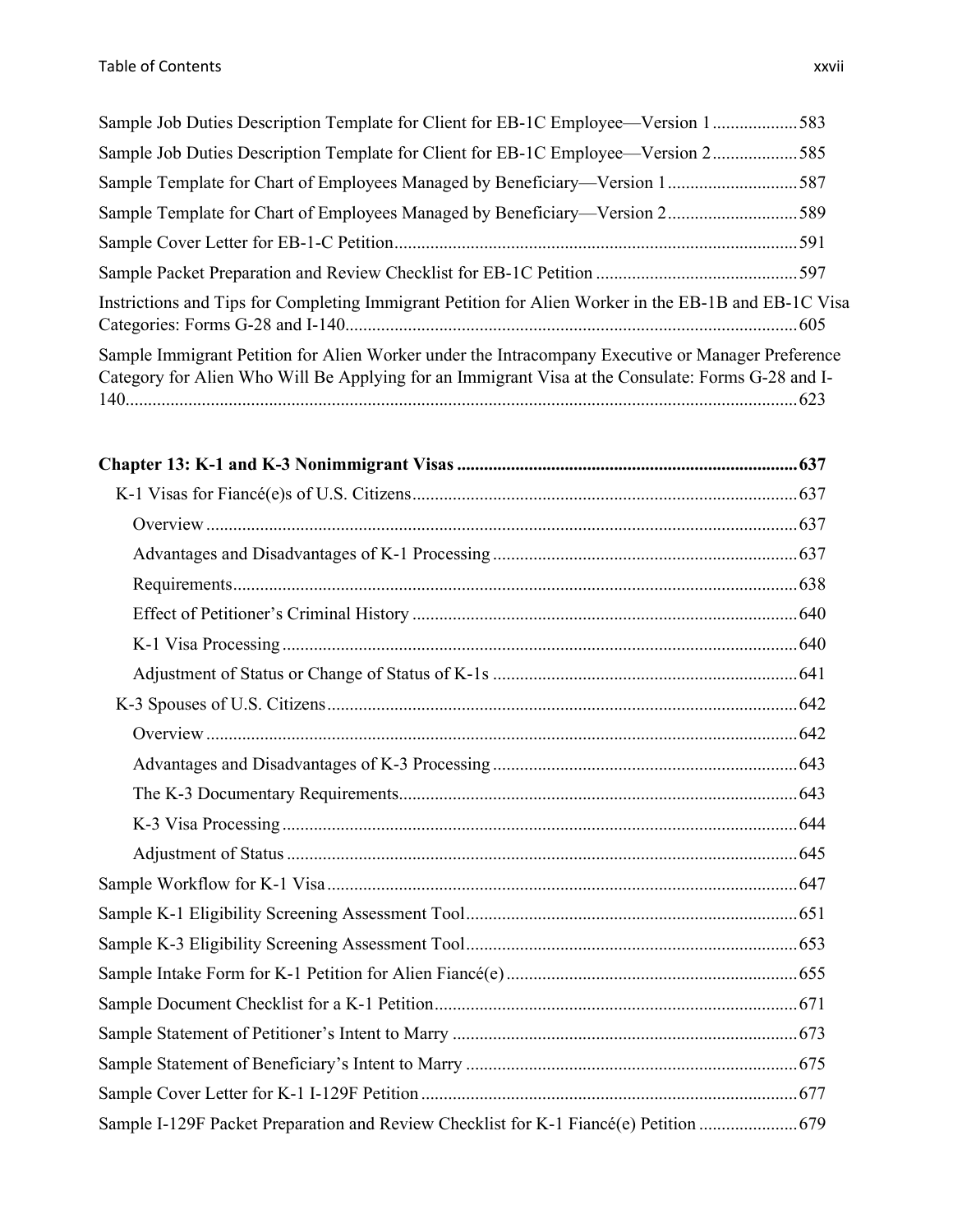| Instructions and Tips for Completing Petition for K-1 or K-3 Fiancé(e): Forms G-28 and I-129F683 |  |
|--------------------------------------------------------------------------------------------------|--|
|                                                                                                  |  |
|                                                                                                  |  |

| Sample Workflow for I-130 Petition with Concurrent I-485 or for I-485 Petition Based on an Already    |
|-------------------------------------------------------------------------------------------------------|
| Sample Eligibility Screening Assessment Tool for Family-Based Immigration 775                         |
| Sample Intake Questionnaire for Family-Based Application for Adjustment of Status: Forms I-130 and I- |
| Sample Intake Questionnaire for Affidavit of Support, I-864 or I-864A, Affidavit of Support for       |
| Sample Disclaimer Letter for Co-Sponsor Submitting Form I-864 Affidavit of Support 825                |
| Sample Document Checklist for Client for Marriage-Based, Concurrently Filed I-130 and I-485827        |
|                                                                                                       |
| Sample Document Checklist for Client for Concurrently Filed I-130 and I-485 for Parent(s) of U.S.     |
| Sample Document Checklist for Client for Standalone I-130 Petition for Parent(s) of U.S. Citizen 837  |
|                                                                                                       |
|                                                                                                       |
|                                                                                                       |
|                                                                                                       |
| Author Notes for Marriage-Based, Concurrent I-130/I-485 Filing Requirements  849                      |
|                                                                                                       |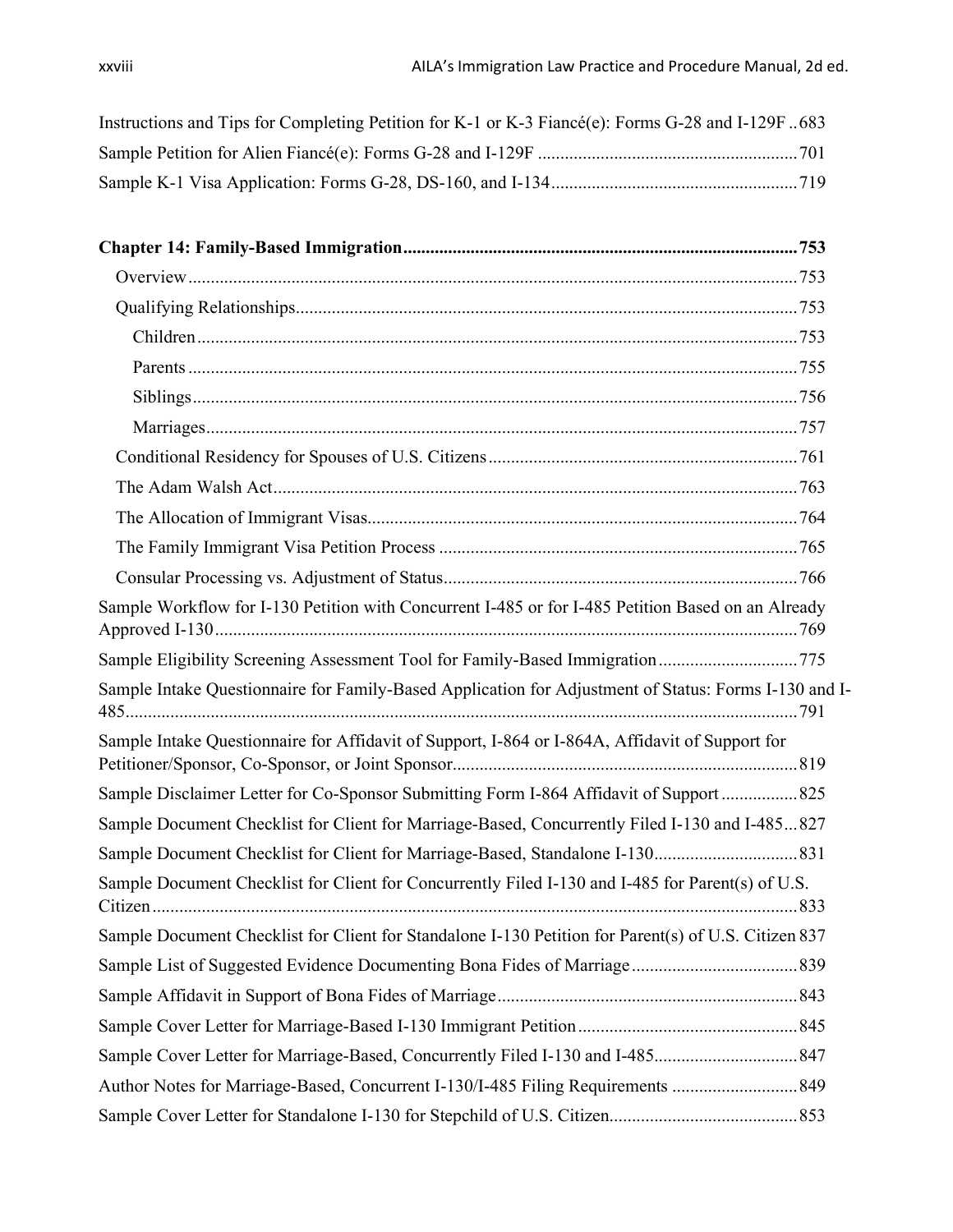| Sample I-485 Cover Letter for Applicant Who Entered the United States on a K-1 Visa and Married                                                                                              |
|----------------------------------------------------------------------------------------------------------------------------------------------------------------------------------------------|
|                                                                                                                                                                                              |
| Sample Packet Preparation and Review Checklist for Marriage-Based, Concurrently Filed I-130 and I-                                                                                           |
| Sample Packet Preparation and Review Checklist for I-485 Based on Approved or Pending I-130                                                                                                  |
| Sample Packet Preparation and Review Checklist for Marriage-Based, Standalone I-130 Petition .873                                                                                            |
| Sample Packet Preparation and Review Checklist for Non-Marriage-Based, Concurrently Filed I-130 and                                                                                          |
| Sample Packet Preparation and Review Checklist for Non-Marriage-Based, Standalone I-130 Petition                                                                                             |
| Sample Packet Preparation and Review Checklist for I-485 Application Based on Entry K-1/K2                                                                                                   |
| Sample Packet Preparation and Review Checklist for I-765 and/or I-131 for Renewal of Employment<br>Authorization Document and/or Advance Parole Travel Document Based on a Pending I-485 897 |
|                                                                                                                                                                                              |
| Sample Courtesy Notice from USCIS Regrading I-693 Medical Examination Record 901                                                                                                             |
| Sample Cover Letter for Submission for Form I-693 Medical Examination in Response to RFE903                                                                                                  |
| Sample Tips for Client for Testifying at USCIS Interview for Adjustment of Status 905                                                                                                        |
|                                                                                                                                                                                              |
| Sample Checklist of Documents to Bring to Family-Based Petition Adjustment of Status USCIS                                                                                                   |
|                                                                                                                                                                                              |
| Instructions and Tips for Completing Forms for Family-Based Immigrant Petition: I-130 and I-130A.<br>921                                                                                     |
| Instructions and Tips for Completing the Application for Adjustment of Status Based on a Family-Based                                                                                        |
| Instructions and Tips for Completing Form I-485A Supplement A for Adjustment of Status under                                                                                                 |
| Instructions and Tips for Completing the Application for Travel Document Based on a Concurrently<br>Filed or Pending I-485 Application for Adjustment of Status: Forms G-28 and I-131  981   |
| Instructions and Tips for Completing Application for Work Authorization Document Based on<br>Concurrently Filed or Pending I-485 Application for Adjustment of Status: Form I-765 989        |
| Instructions and Tips for Completing the Form I-864 Affidavit of Support under INA §213 and the Form                                                                                         |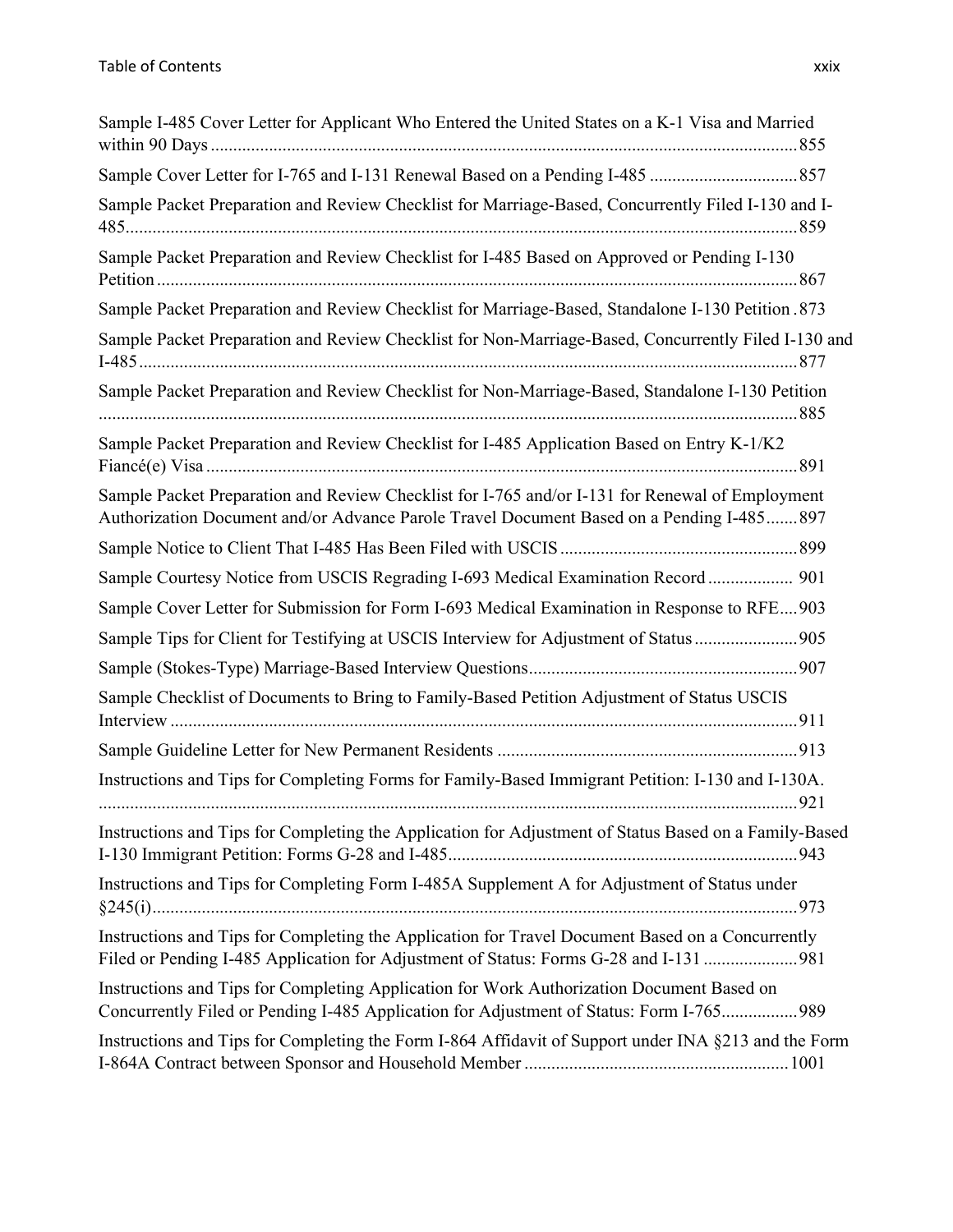| Sample Immigrant Petition for Spouse of U.S. Citizen with Concurrent Application for INA §245(i)<br>Adjustment of Status: Forms G-28, I-130, I-130A, I-485, I-485A, I-864, I-864A, I-131, and I-765  |  |
|------------------------------------------------------------------------------------------------------------------------------------------------------------------------------------------------------|--|
|                                                                                                                                                                                                      |  |
|                                                                                                                                                                                                      |  |
|                                                                                                                                                                                                      |  |
|                                                                                                                                                                                                      |  |
|                                                                                                                                                                                                      |  |
|                                                                                                                                                                                                      |  |
|                                                                                                                                                                                                      |  |
|                                                                                                                                                                                                      |  |
|                                                                                                                                                                                                      |  |
| Sample Workflow for VAWA I-360 Self-Petition with Concurrently Filed I-485 Application  1099                                                                                                         |  |
| Sample Eligibility Screening Assessment Tool for Self- Petition for Abused Spouse, Child, or Parent                                                                                                  |  |
| Sample Intake Questionnaire for Self-Petition for Abused Spouse, Child, or Parent under VAWA1131                                                                                                     |  |
| Sample Document Checklist for Client for I-360 for VAWA Self-Petitioning Spouse, Child, or Parent                                                                                                    |  |
|                                                                                                                                                                                                      |  |
|                                                                                                                                                                                                      |  |
|                                                                                                                                                                                                      |  |
| Sample Packet Preparation and Review Checklist for Self-Petitioning Abused Spouse, Child, or Parent                                                                                                  |  |
|                                                                                                                                                                                                      |  |
| Instructions and Tips for Completing Form I-360 for VAWA Self-Petitioning Spouse or Child of a U.S.<br>Citizen or Lawful Permanent Resident or a VAWA Self-Petitioning Parent of U.S. Citizen Son or |  |
|                                                                                                                                                                                                      |  |
|                                                                                                                                                                                                      |  |
|                                                                                                                                                                                                      |  |
|                                                                                                                                                                                                      |  |
|                                                                                                                                                                                                      |  |
|                                                                                                                                                                                                      |  |
|                                                                                                                                                                                                      |  |
|                                                                                                                                                                                                      |  |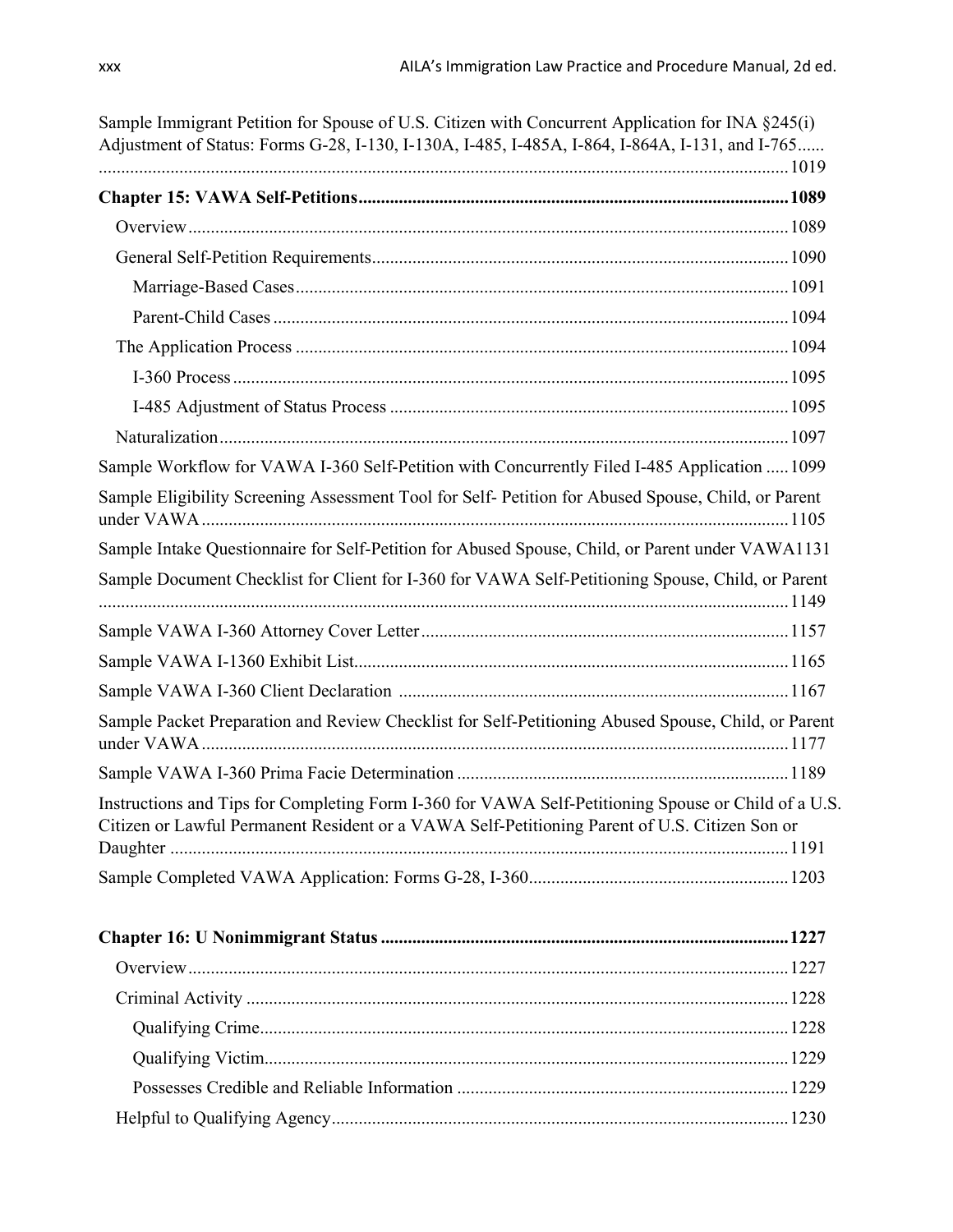| Sample Eligibility Screening Assessment Tool for U Nonimmigrant Status  1243                         |  |
|------------------------------------------------------------------------------------------------------|--|
| Sample Intake Questionnaire for Client for Application for U Nonimmigrant Status  1261               |  |
|                                                                                                      |  |
| Sample Cover Letter for Request for U Nonimmigrant Status Certification of I-918 Supplement B        |  |
|                                                                                                      |  |
| Sample Cover Letter for Petition for U Nonimmigrant Status with Derivative Beneficiary Applicants    |  |
|                                                                                                      |  |
| Sample Packet Preparation and Review Checklist for Application for I-918 Petition for U Nonimmigrant |  |
| Sample USCIS Notice of Bona Fide Determination Letter Where a (c)(14) EAD I-765 Application Was      |  |
| Sample USCIS Notice of Bona Fide Determination Letter Where a (c)(14) EAD I-765 Application Was      |  |
| Sample USCIS Notice That No Bona Fide Determination Is Being Made  1299                              |  |
|                                                                                                      |  |
|                                                                                                      |  |
|                                                                                                      |  |
| Sample Attorney Cover Letter for I-485 Adjustment of Status Application for U-1 Nonimmigrant         |  |
| Sample Packet Preparation and Review Checklist for I-485 Application for U Nonimmigrant 1309         |  |
| Instructions and Tips for Completing Form I-918, and Form I-918, Supplement A, and Form I-765 for U  |  |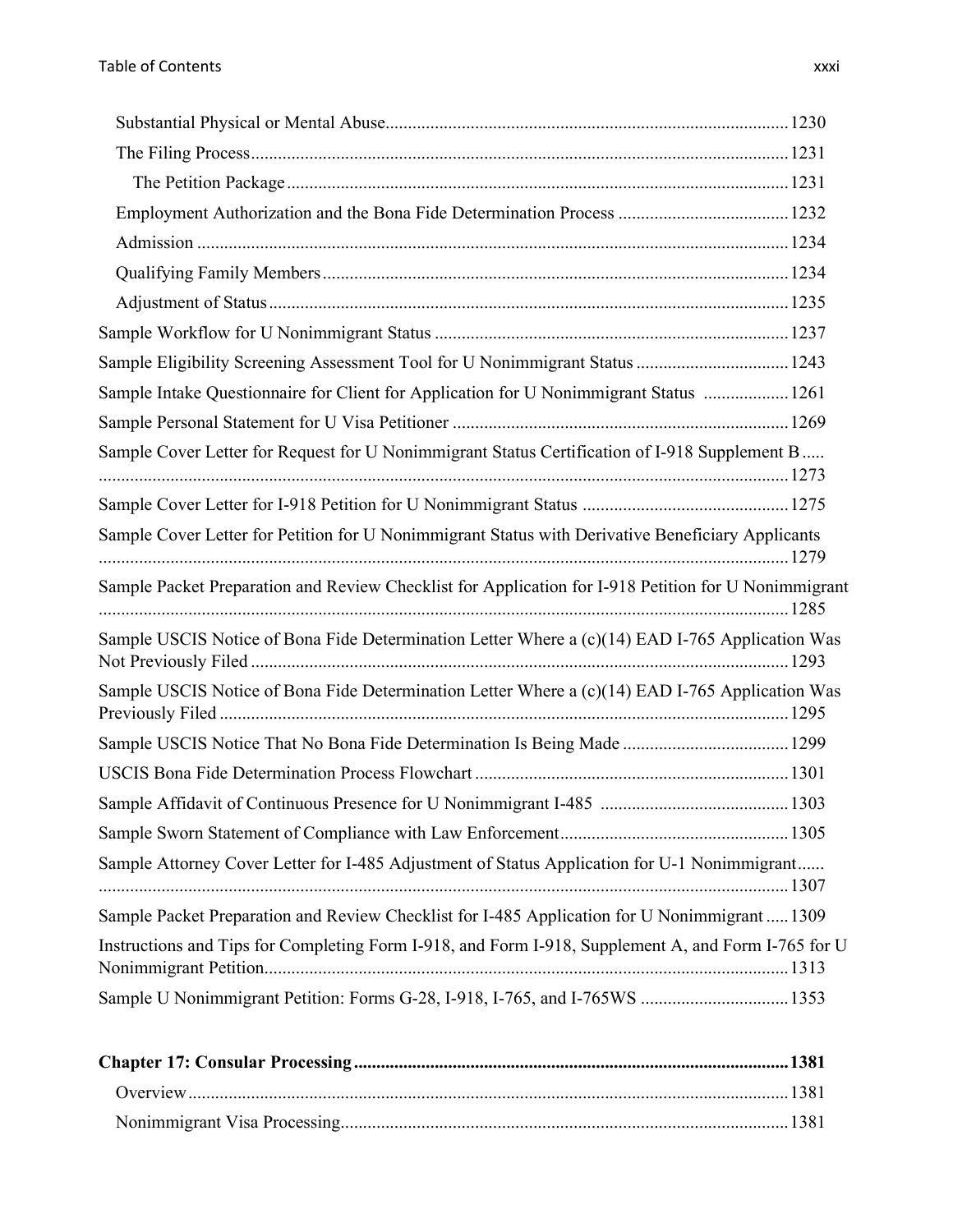| Sample Workflow for Immigrant Visa Consular Processing for Family-Based Immigrant Petition1393    |  |
|---------------------------------------------------------------------------------------------------|--|
| Sample Intake Questionnaire for Form DS-260 Immigrant Visa Applicant Client 1399                  |  |
| Sample Intake Questionnaire for I-864 or I-864A Affidavit of Support for Petitioner/Sponsor, Co-  |  |
| Sample Disclaimer Letter for Co-Sponsor Submitting Form I-864 Affidavit of Support  1413          |  |
|                                                                                                   |  |
| Sample Email to Client about Consular Processing Steps in a Family-Based Case  1417               |  |
|                                                                                                   |  |
|                                                                                                   |  |
|                                                                                                   |  |
|                                                                                                   |  |
|                                                                                                   |  |
|                                                                                                   |  |
|                                                                                                   |  |
| Sample Notice from National Visa Center of Updated Information or Request  1435                   |  |
|                                                                                                   |  |
|                                                                                                   |  |
| Sample Email to Client About Immigrant Visa Interview Documents Packet 1441                       |  |
| Sample Letter to Client Regarding Consular Processing Interview Packet 1443                       |  |
| Instructions and Tips for Completing Form DS-260 Immigrant Visa Application  1445                 |  |
| Sample Application for Immigrant Visa Based on an Approved Family-Based Immigrant Petition: Forms |  |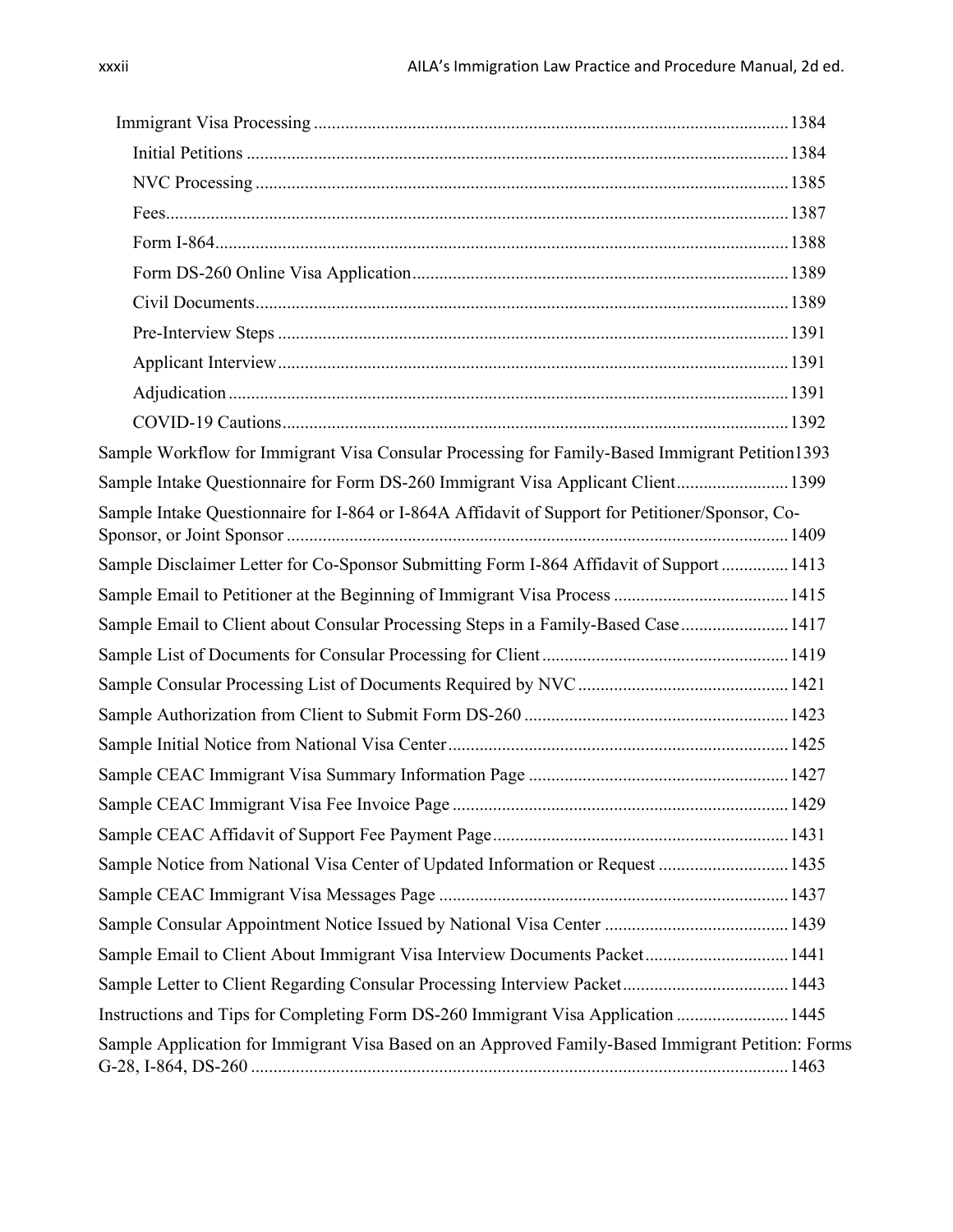| Sample Packet Preparation and Review Checklist for I-90 Application to Replace Permanent Resident  |  |
|----------------------------------------------------------------------------------------------------|--|
| Instructions and Tips for Completing Forms for Renewal, Replacement, or Corrections to Permanent   |  |
| Sample Application to Replace Permanent Resident Card: Forms G-28 and I-90 1559                    |  |
| Sample Workflow for I-751 Petition to Remove Condition from Permanent Resident Status  1571        |  |
|                                                                                                    |  |
|                                                                                                    |  |
| Sample List of Suggested Evidence Documenting Bona Fides of Marriage 1585                          |  |
| Sample Document Checklist for Clients for an I-751 Waiver Based on the Termination of the Marriage |  |
| Sample Document Checklist for Clients for an I-751 Waiver Based on Abuse by Spouse or Parent       |  |
| Sample Client Declaration for an I-751 Waiver Based on Abuse by Spouse or Parent  1593             |  |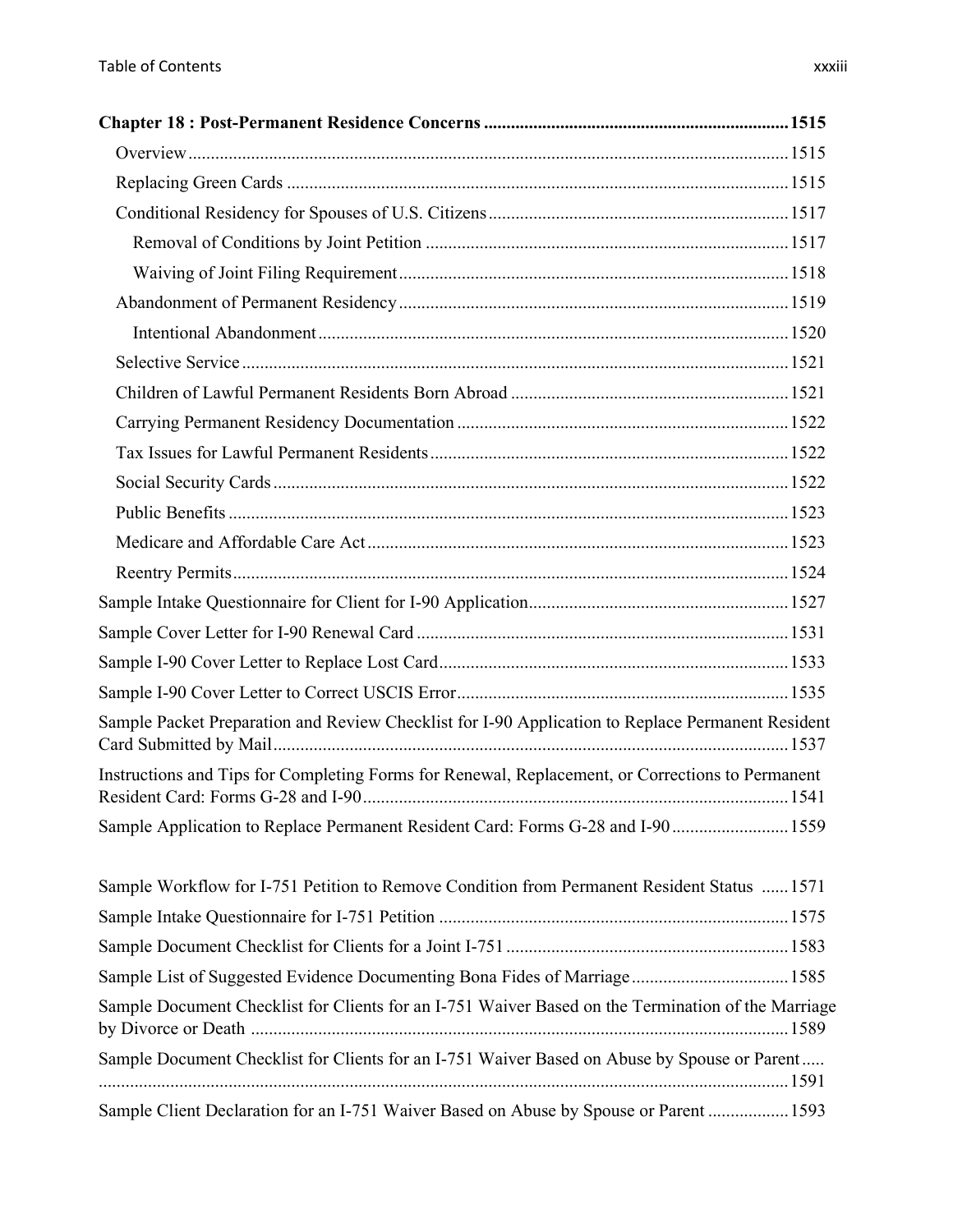| Sample Attorney Cover Letter for I-751 Waiver Based on Abuse by Spouse or Parent 1605                |  |
|------------------------------------------------------------------------------------------------------|--|
| Sample Index of Exhibits for I-751 Waiver Based on Abuse by Spouse or Parent 1613                    |  |
| Sample Packet Preparation and Review Checklist for I-751, Petition to Remove Conditions on Residence |  |
| Instructions and Tips for Completing Petition to Remove Conditions on Residence: Forms G-28 and I-   |  |
| Sample Joint Application to Remove Conditions on Residence: Forms G-28 and I-751 1635                |  |

| Modifications and Exceptions to Continuous Residence and Physical Presence Based on |  |
|-------------------------------------------------------------------------------------|--|
|                                                                                     |  |
|                                                                                     |  |
|                                                                                     |  |
|                                                                                     |  |
|                                                                                     |  |
|                                                                                     |  |
|                                                                                     |  |
|                                                                                     |  |
|                                                                                     |  |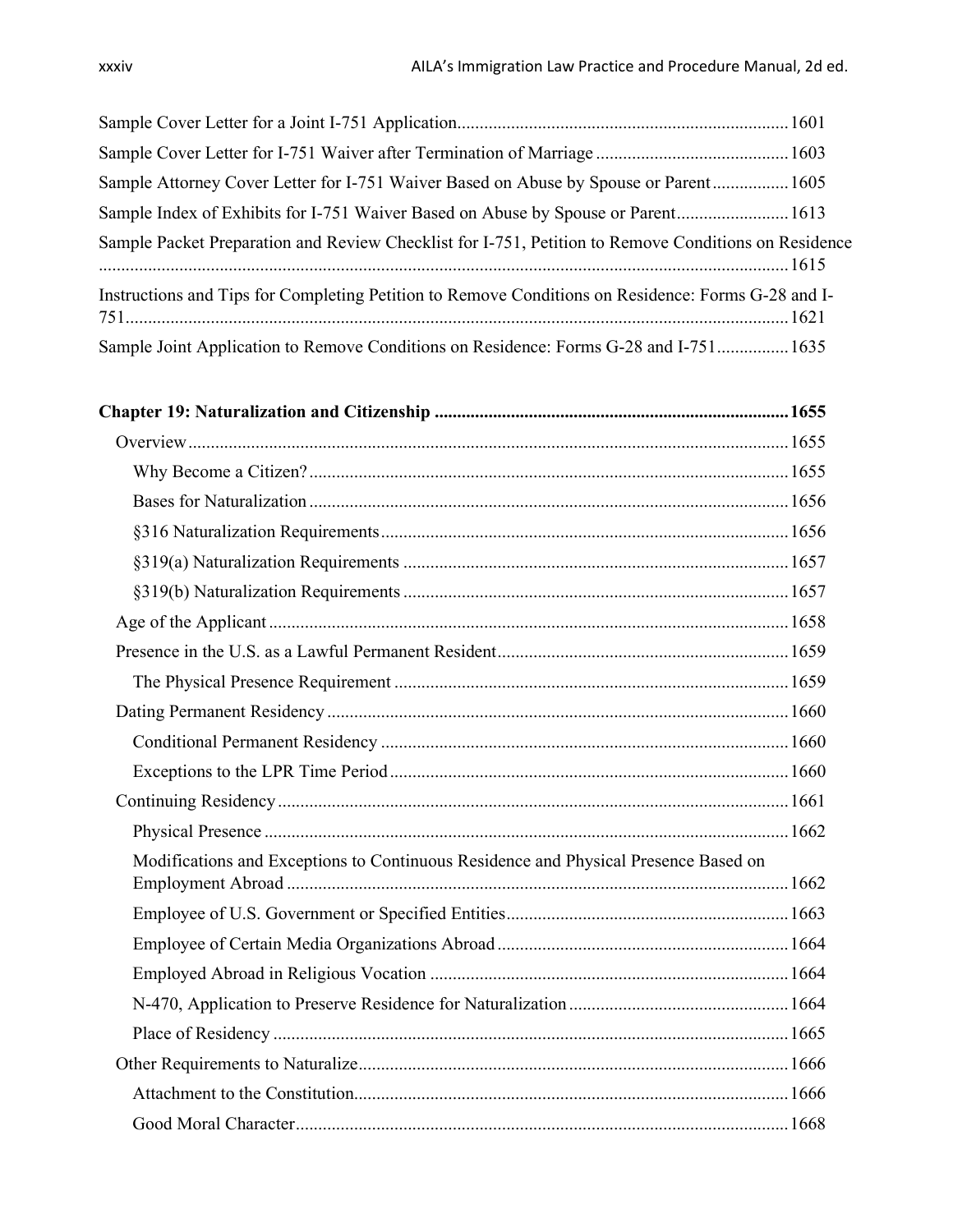| Sample Document Checklist Letter for Client for Naturalization Application (N-400) 1715        |  |
|------------------------------------------------------------------------------------------------|--|
| Sample Addendum to N-400 for Removal Proceedings and Criminal Charges 1719                     |  |
|                                                                                                |  |
|                                                                                                |  |
| Sample Packet Preparation and Review Checklist for N-400 Application for Naturalization  1725  |  |
| Sample N-400 Cover Letter for Naturalization after Five Years as an LPR  1729                  |  |
| Sample N-400 Cover Letter Where Additional Evidence Required to Address Good Moral Character   |  |
| Sample N-400 Cover Letter for Naturalization as Spouse of U.S. Citizen1733                     |  |
|                                                                                                |  |
| 1737                                                                                           |  |
|                                                                                                |  |
|                                                                                                |  |
| Sample Addendum for Correction of Error on Form N-400 for Client to Present at Interview  1745 |  |
|                                                                                                |  |
|                                                                                                |  |
|                                                                                                |  |
| Instructions and Tips for Completing Forms for Naturalization: Forms G-28 and N-400  1757      |  |
|                                                                                                |  |
|                                                                                                |  |
|                                                                                                |  |